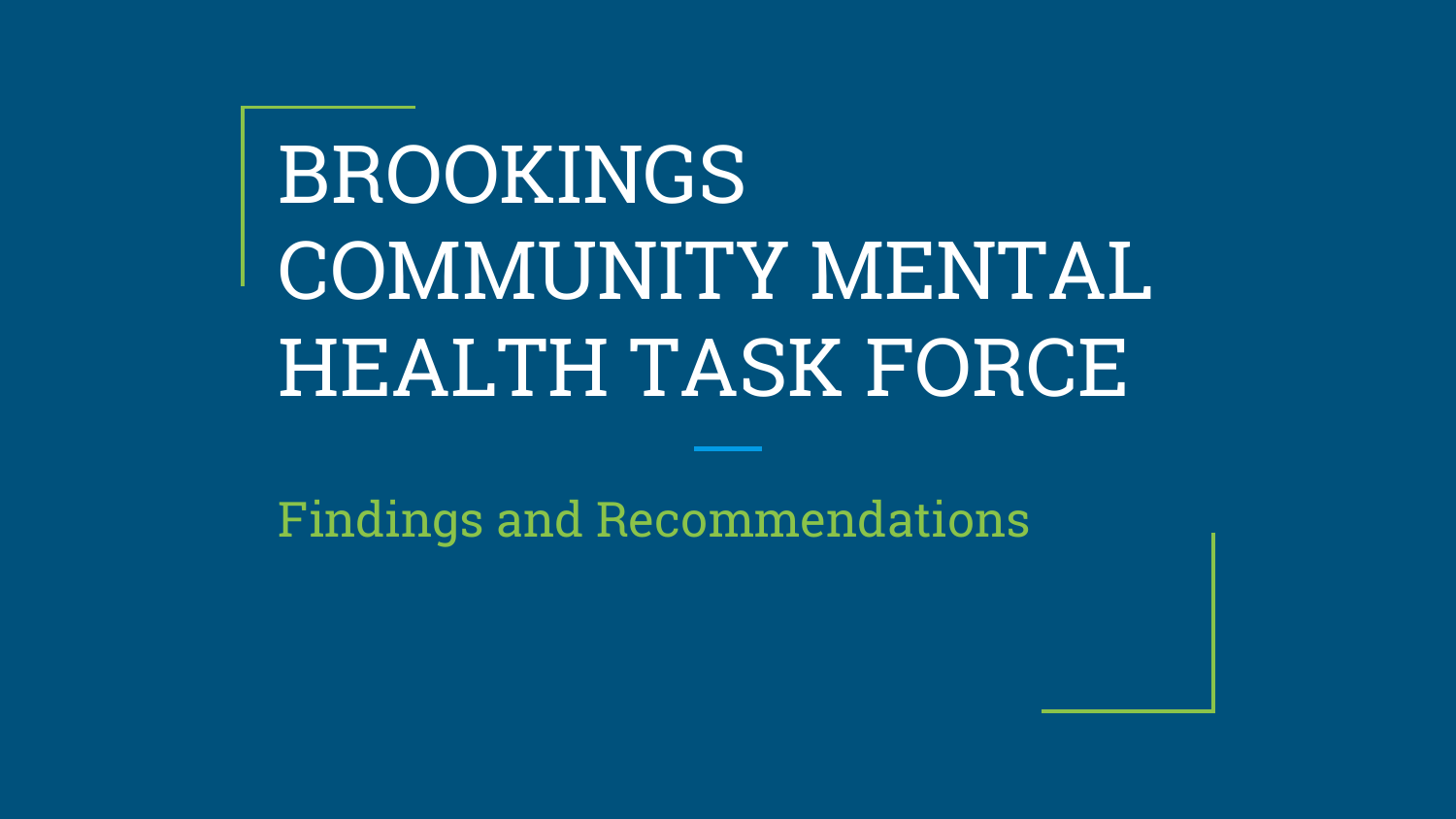# Task Force Members

Nikki Eining (Co-Chair)

Mary Beth Fishback (Co-Chair)

Craig Pahl

Andrea Bjornestad

Sylvia Buboltz

Dan Hansen (Brookings City Council)

Randy Grimsley / Debra Debates (Brookings School Board)

Mike Bartley / Angela Boersma (Brookings County Commission)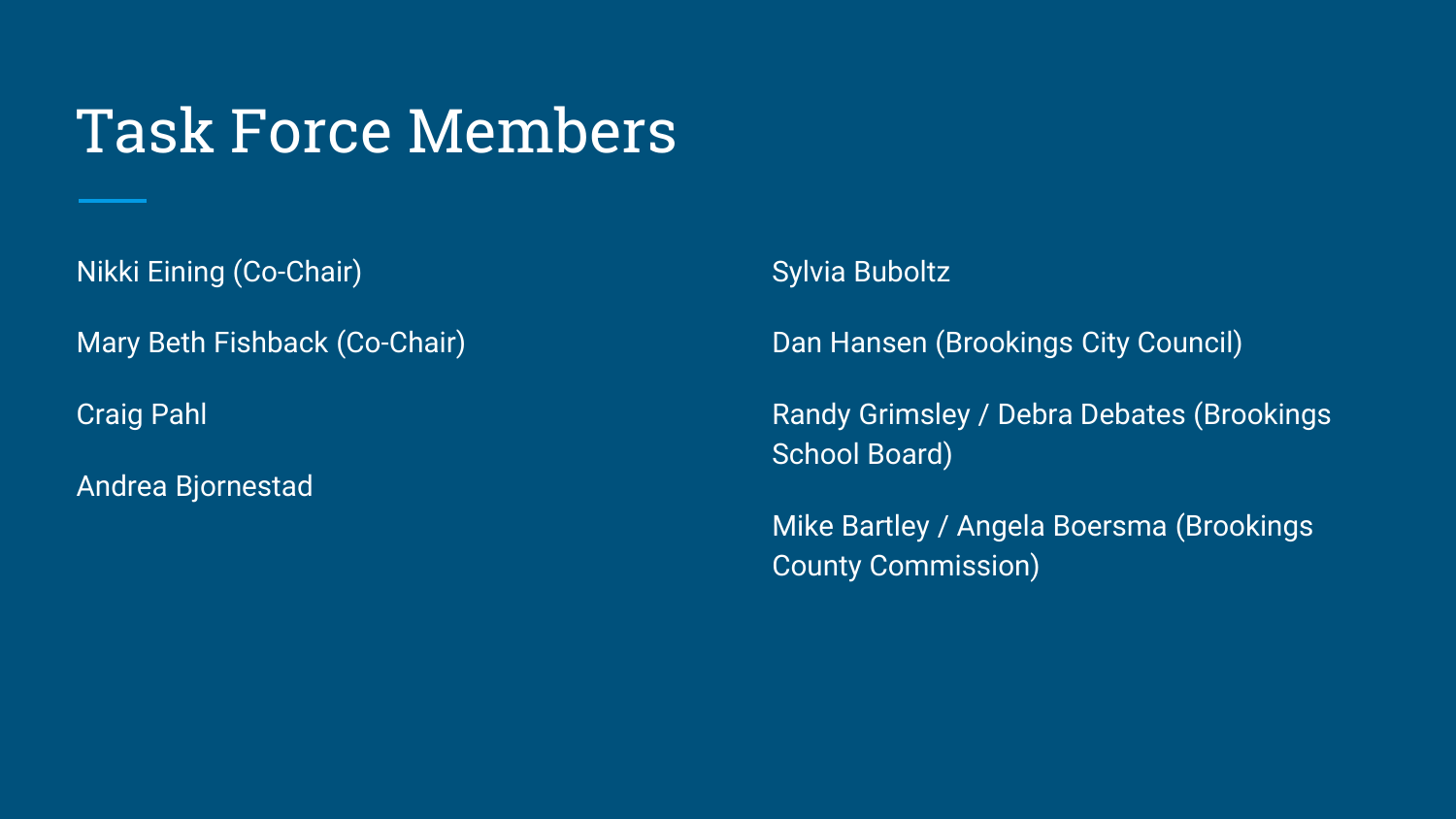# Keywords

**Serious Mental Illness (SMI)** - a mental, behavioral, or emotional disorder resulting in serious functional impairment , which substantially interferes with or limits one or more major life activities

**Mental Illness** - wide range of health conditions involving changes in thinking, emotion or behavior.

**Mental Health** - a state of well-being in which every individual realizes his or her own potential, can cope with the normal stresses of life, can work productively and fruitfully, and is able to make a contribution to her or his community.

**Behavioral Health** - generally emcompasses both mental health and substance use disorders.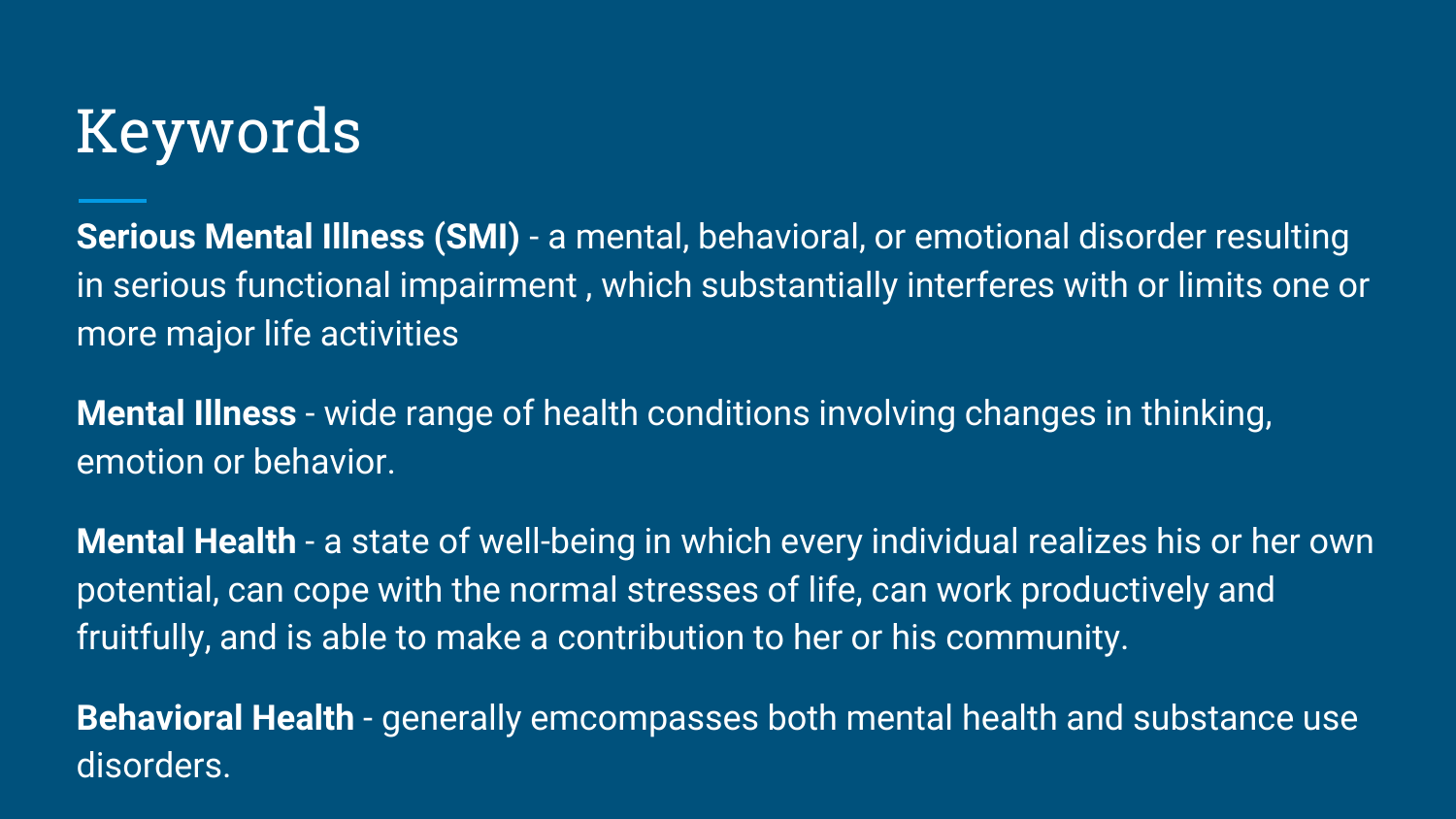# Background

#### **Nationwide**

- 1 in 5 adults experience a mental illness
- Depression is the leading cause of disability worldwide, and is a major contributor to the global burden of disease.
- 90% of those who die by suicide have an underlying mental illness.
- Suicide is the 10th leading cause of death in the U.S.

#### **South Dakota**

- More than 30,000 adults and 9,000 kids live with serious mental health conditions.
- SD experiences the 13th highest suicide rate in the U.S.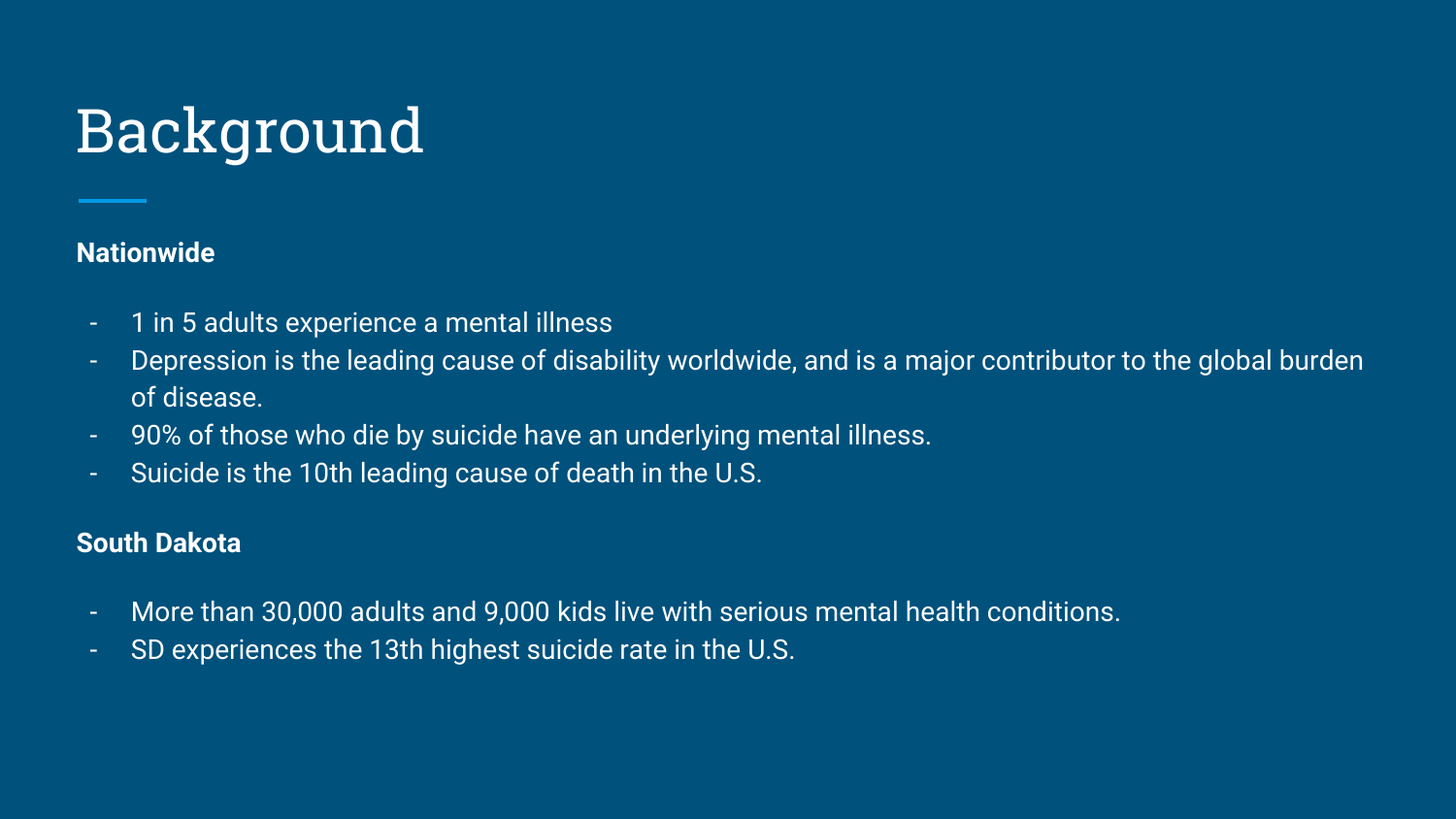# Mental Health Task Force Purpose

To complete a comprehensive needs assessment, create a roadmap of services currently available to the mentally ill, and to propose improvements to the current services available to people with mental health issues in our community.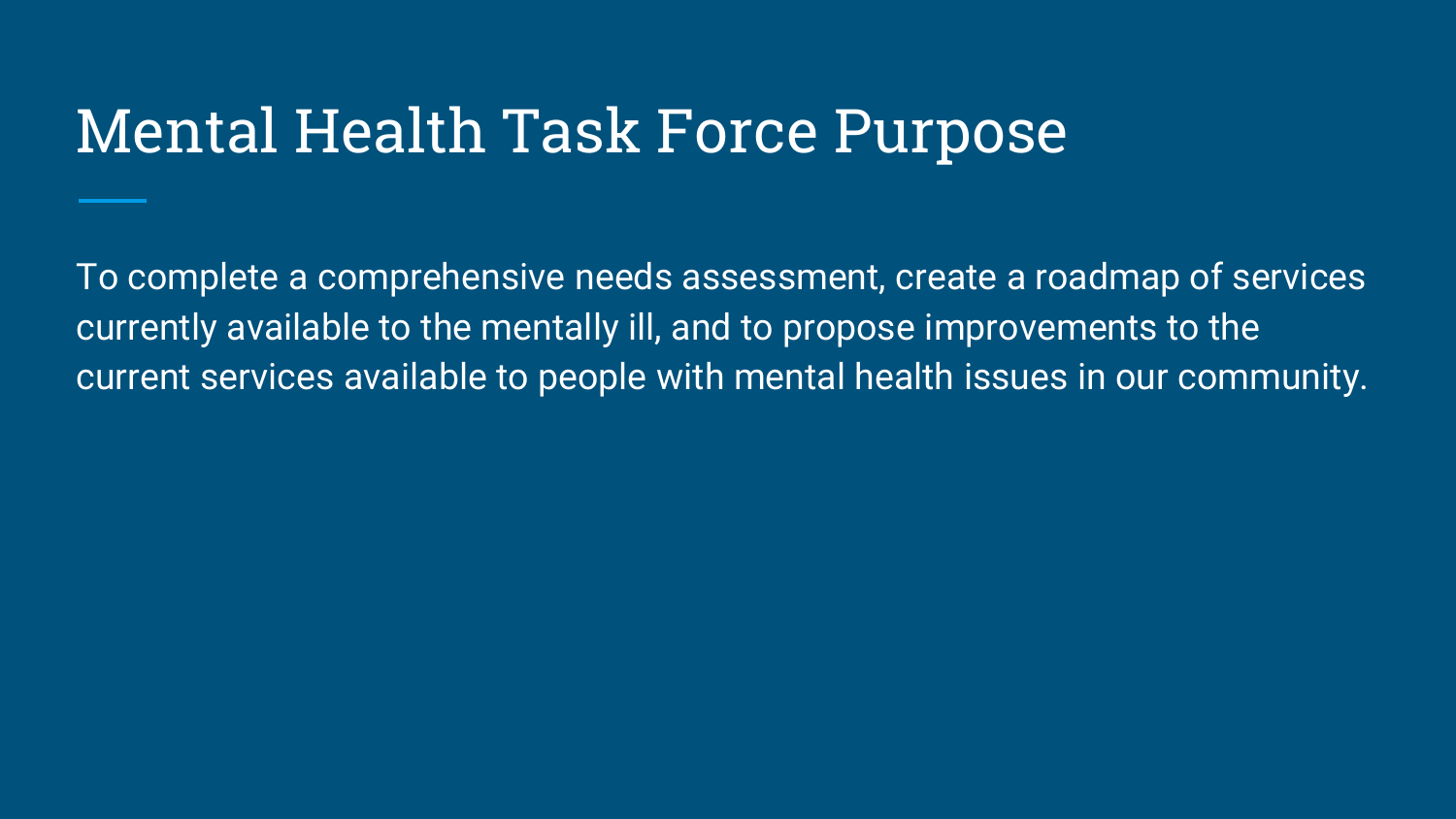# Task Force Objectives

- 1. Identify and investigate what resources are available to someone struggling with mental health issues.
- 2. Determine the prevalence of mental illness in the County.
- 3. Explore what needs currently exist.
- 4. Provide a venue for collaboration and communication.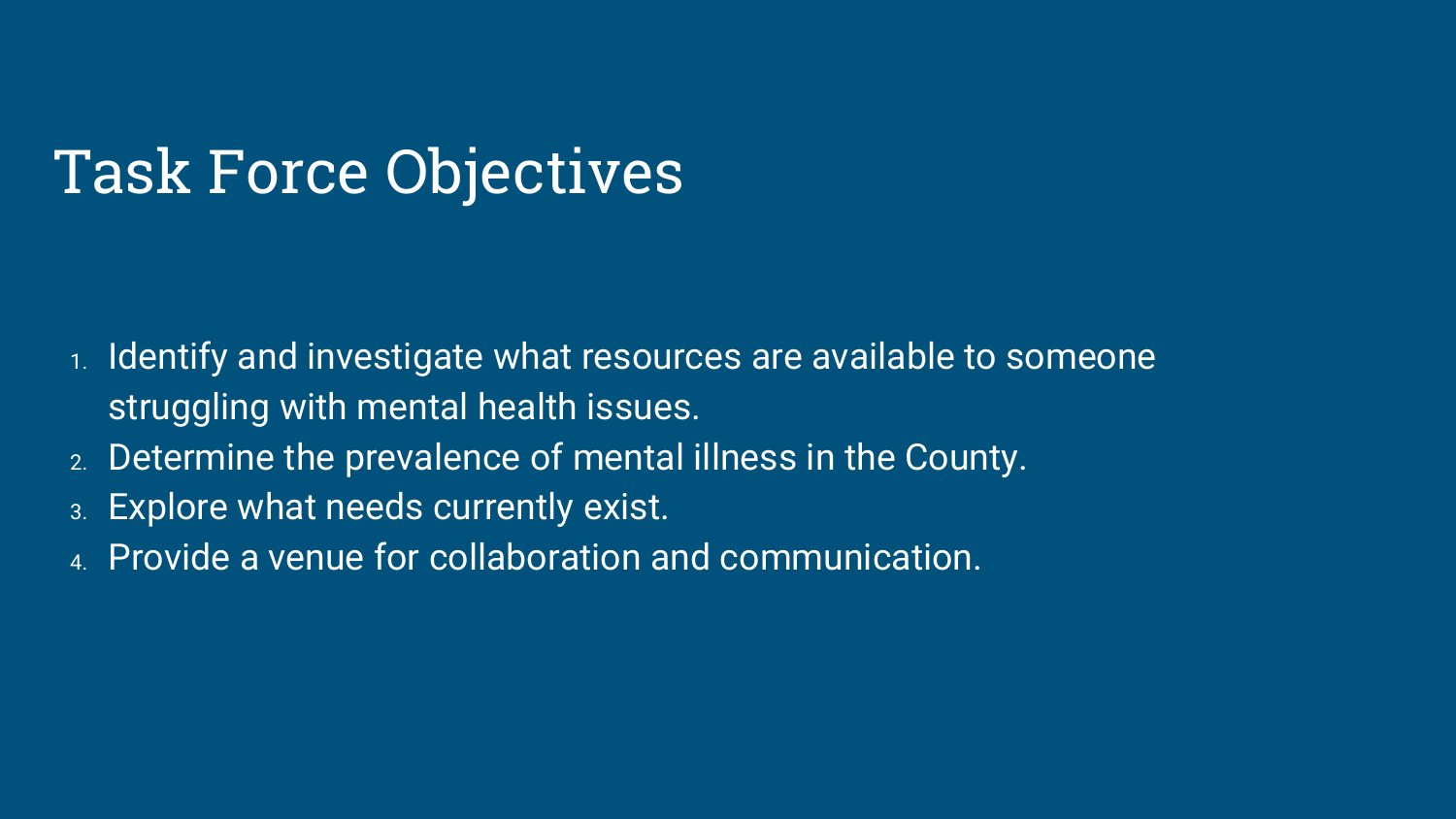*Identify and investigate what resources are available to someone struggling with mental health issues.*

**Fulfillment:** Creation of the Brookings Area Mental Health Guide.

Guide allows for efficient access to information regarding mental health practitioners and services in Brookings County.

**Recommendation:** Continued funding and support of the resource guide.

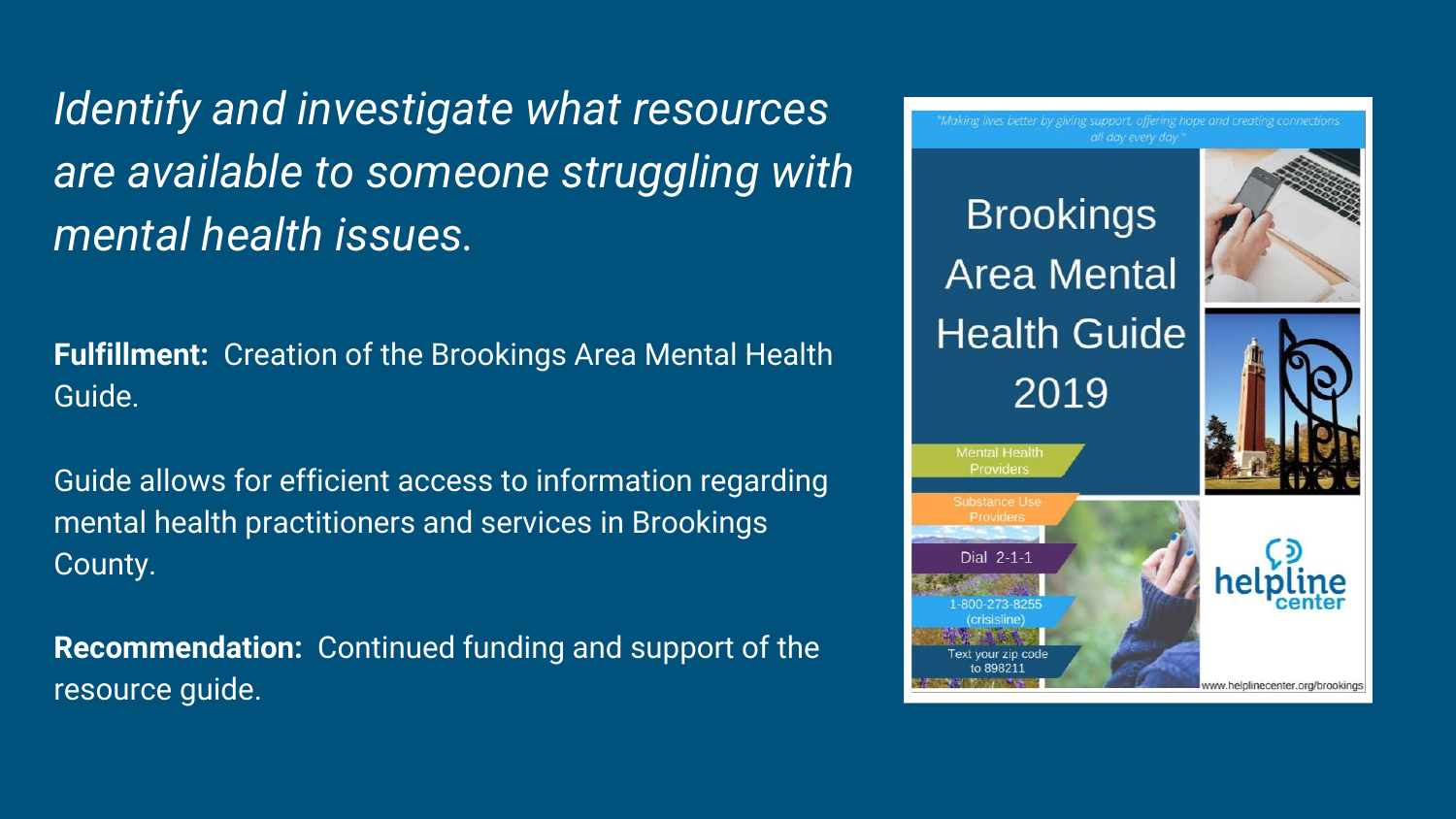## *Determine Prevalence and Explore what needs currently exist.*

**Fulfillment:** Development and distribution of the Mental Health Needs Assessment Survey.

The Survey data shows the perceived gaps in mental health services in Brookings County that can then be targeted.

**Recommendations:** Specified later.







#### **MENTAL HEALTH NOW!**

The Brookings Mental Health Taskforce is conducting a county-wide needs assessment focused on identifying mental health strengths, issues and areas of concern. The Taskforce needs the input of city and county members to support recommendations focused on mental health to the City of Brookings, The Brookings Public School Board and Brookings County. Your completion of this survey ensures that your voice is included in these recommendations.

#### Access the survey here:

https://brookingsmentalhealthnow.questionpro.com Survey access will close September 30th.

For more information on the Mental Health Taskforce, please visit our website at: http://www.cityofbrookings.org/index.aspx?NID=505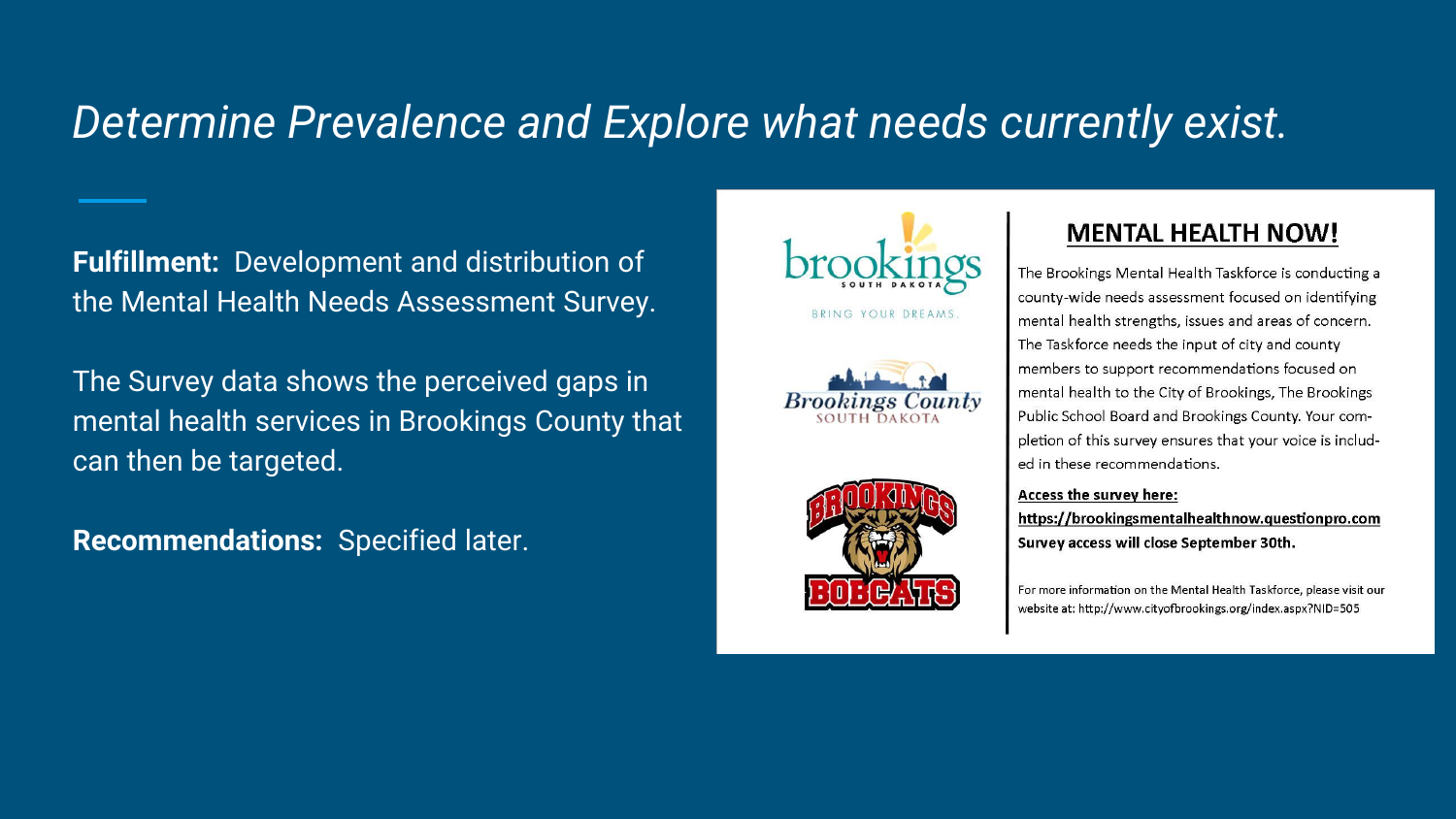# Needs Assessment Methods

Community Based Participatory Research (CBPR)

Online Survey (qualitative / quantitative data)

Focus Groups (ancillary qualitative data)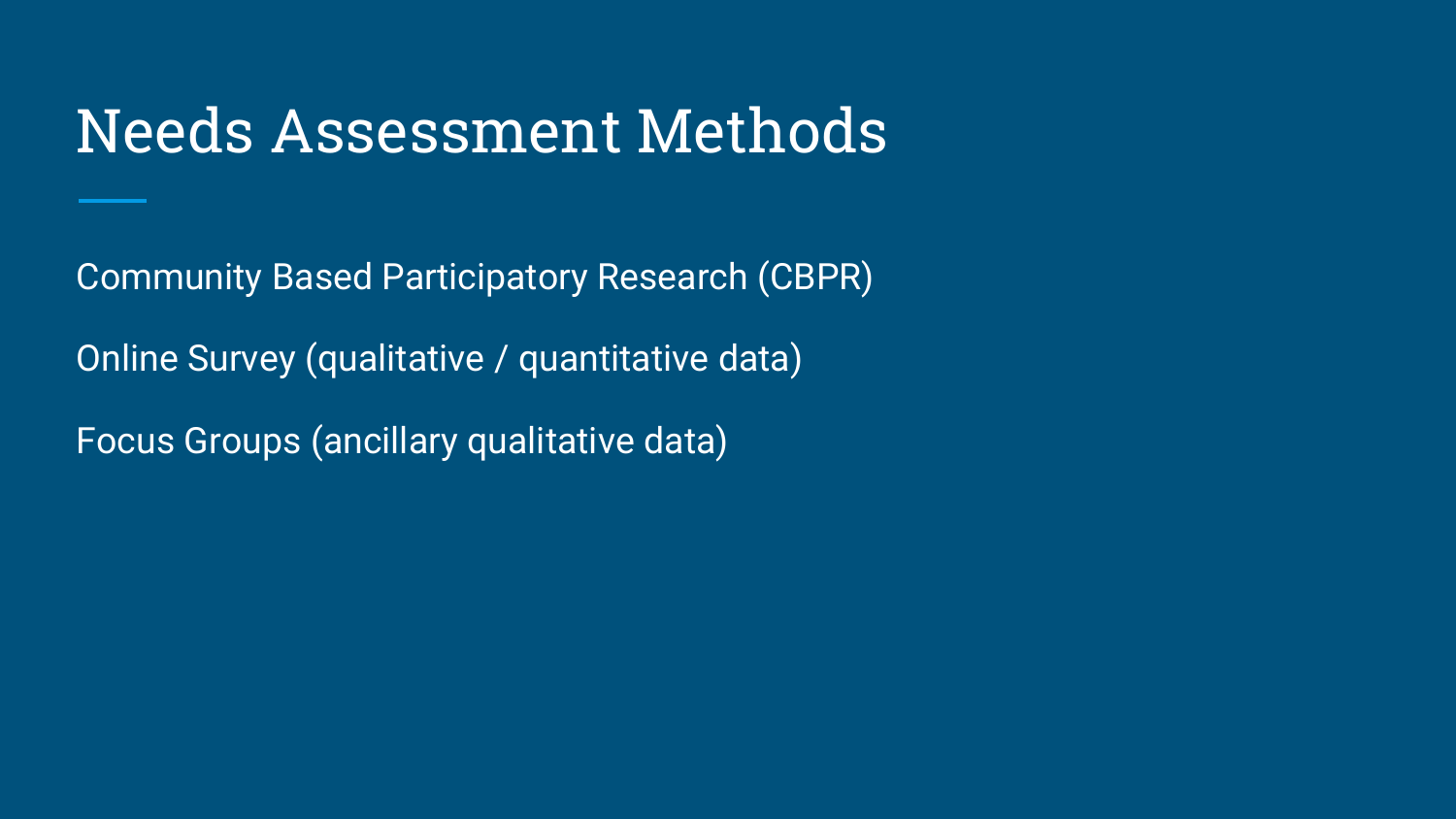# What can be achieved by a mental health needs assessment?

- identification of the mental health challenges and requirements within a community.
- acquire information to guide improvements on mental health services.
- effective collaboration and communication among providers to address identified and unmet needs of the community.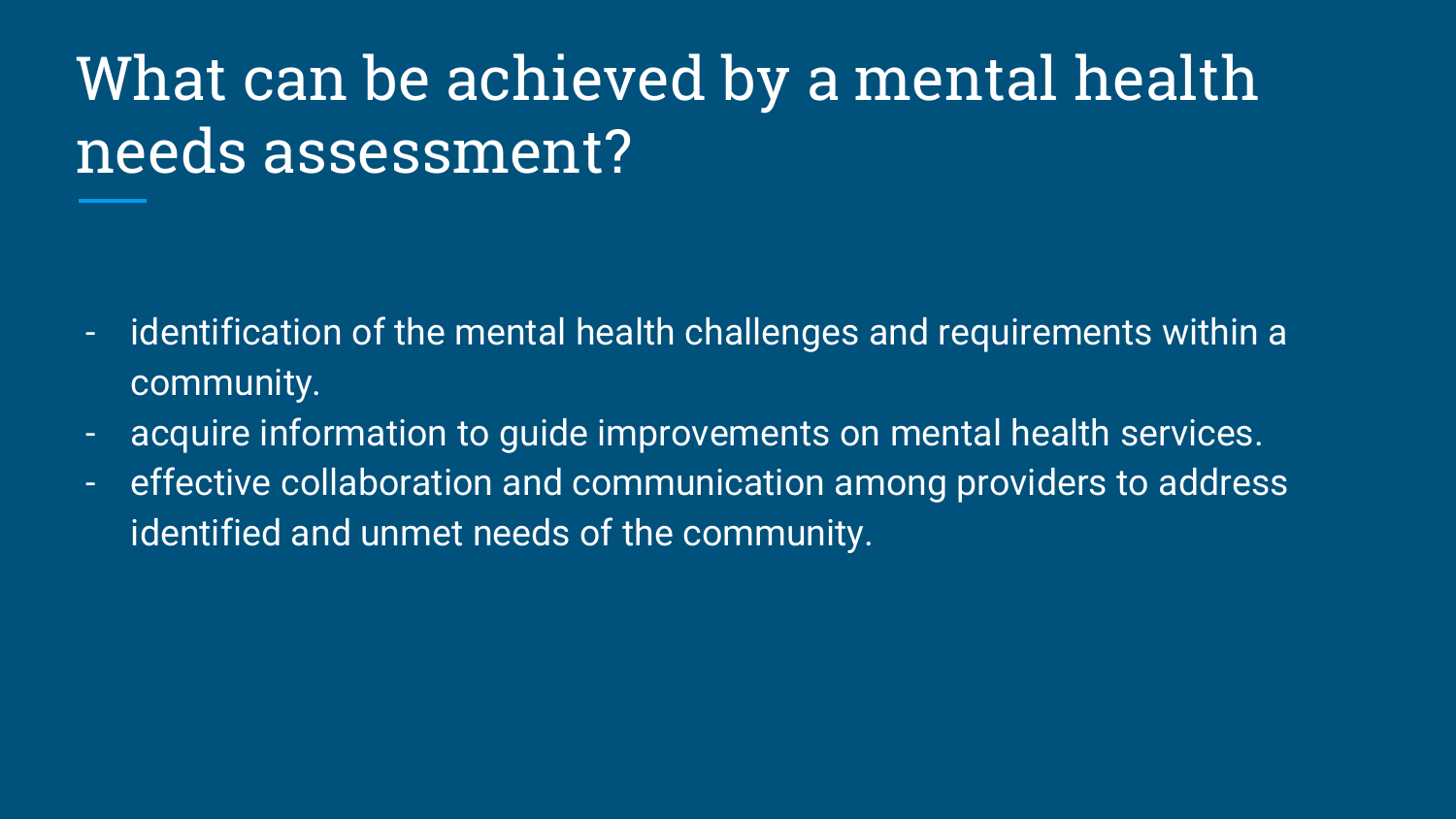### *Survey Data - Demographics*

- Online survey via QuestionPro: September 1st October 23rd, 2018
- Target population: residents of Brookings County
- Respondents: 331 individuals completed the entire survey
	- 74.7% female
	- 69.7% aged 25-55
	- 89.8% white, non-Hispanic
	- 81.1% live in the City of Brookings
	- 76.5% use private insurance as primary payer for mental health / substance abuse services
	- 69.4% have bachelor's or higher degree
	- 72.8% employed full-time
	- 52.4% annual household income > \$75,000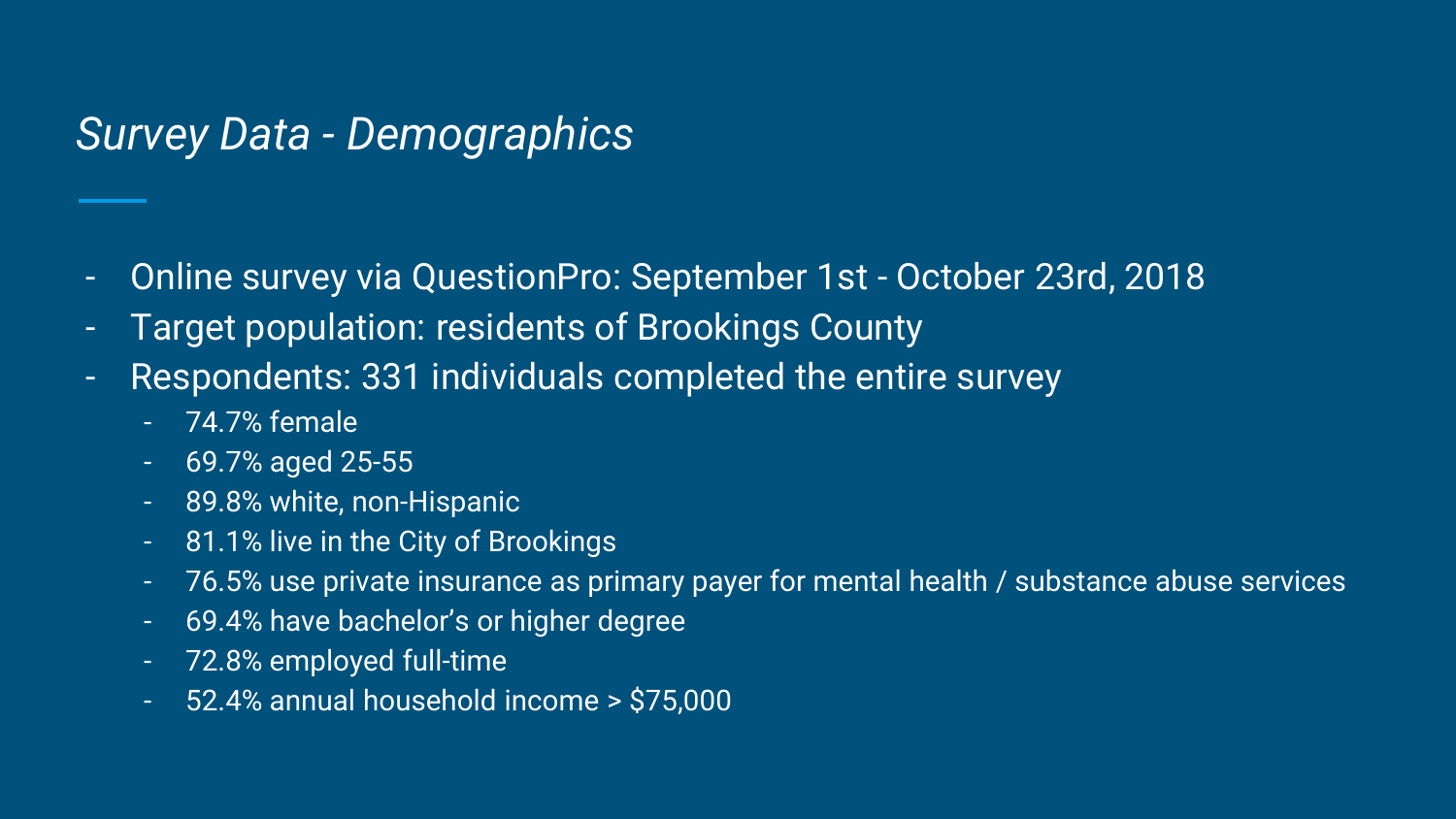# I would consider myself… (N-690)

I Would Consider Myself:



• Requiring Access to Services • Not Requiring Services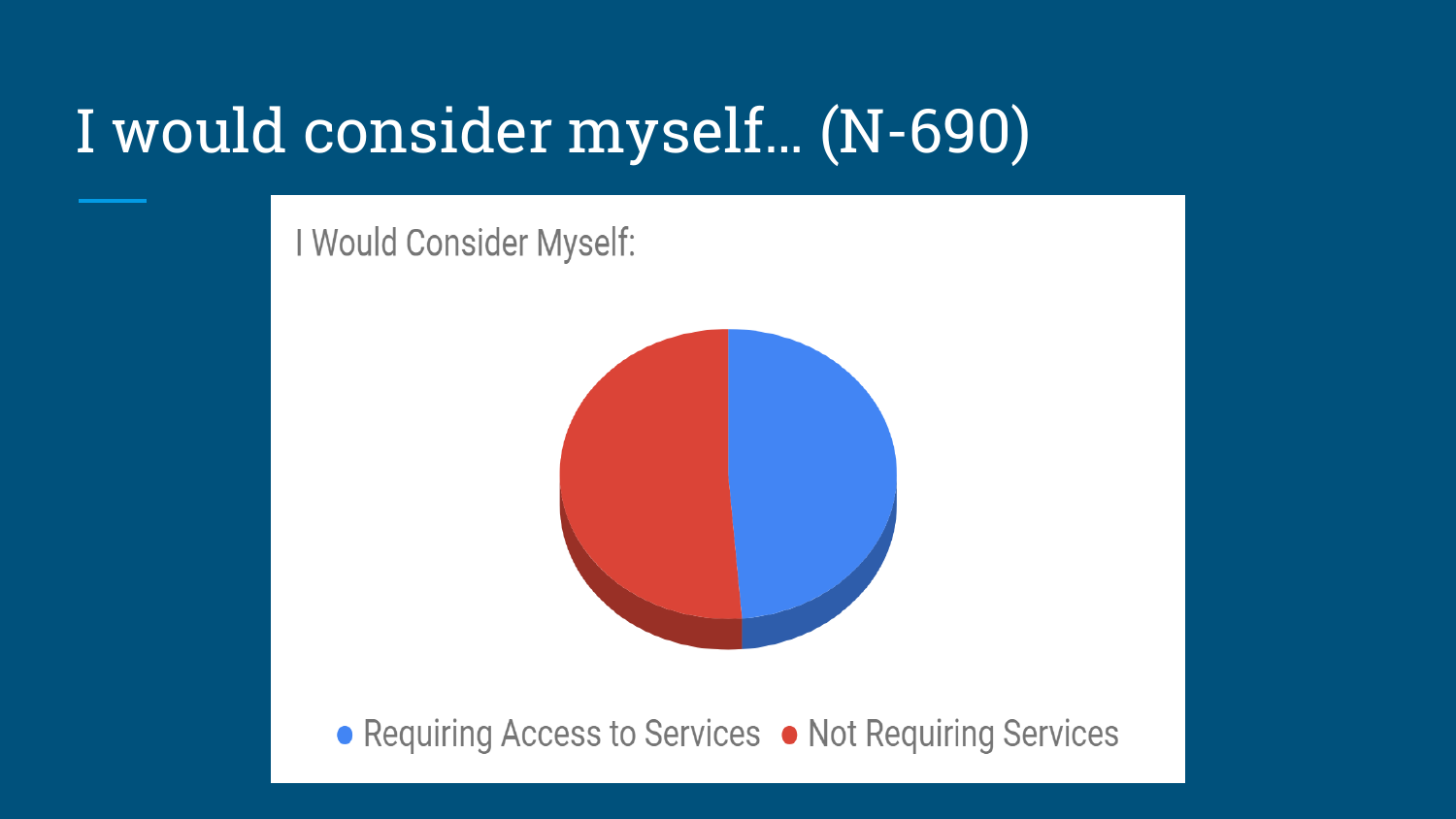### *Survey Data - Overview*

Perceived service gaps in Brookings County:

- Lack of Mental Health Care Professionals (Counselors, Psychiatrists, Psychologists, etc)
- Affordability of Services
- Crisis Support
- Substance Abuse Services
- School Mental Health Services and Mental Health Care for Children/Adolescents.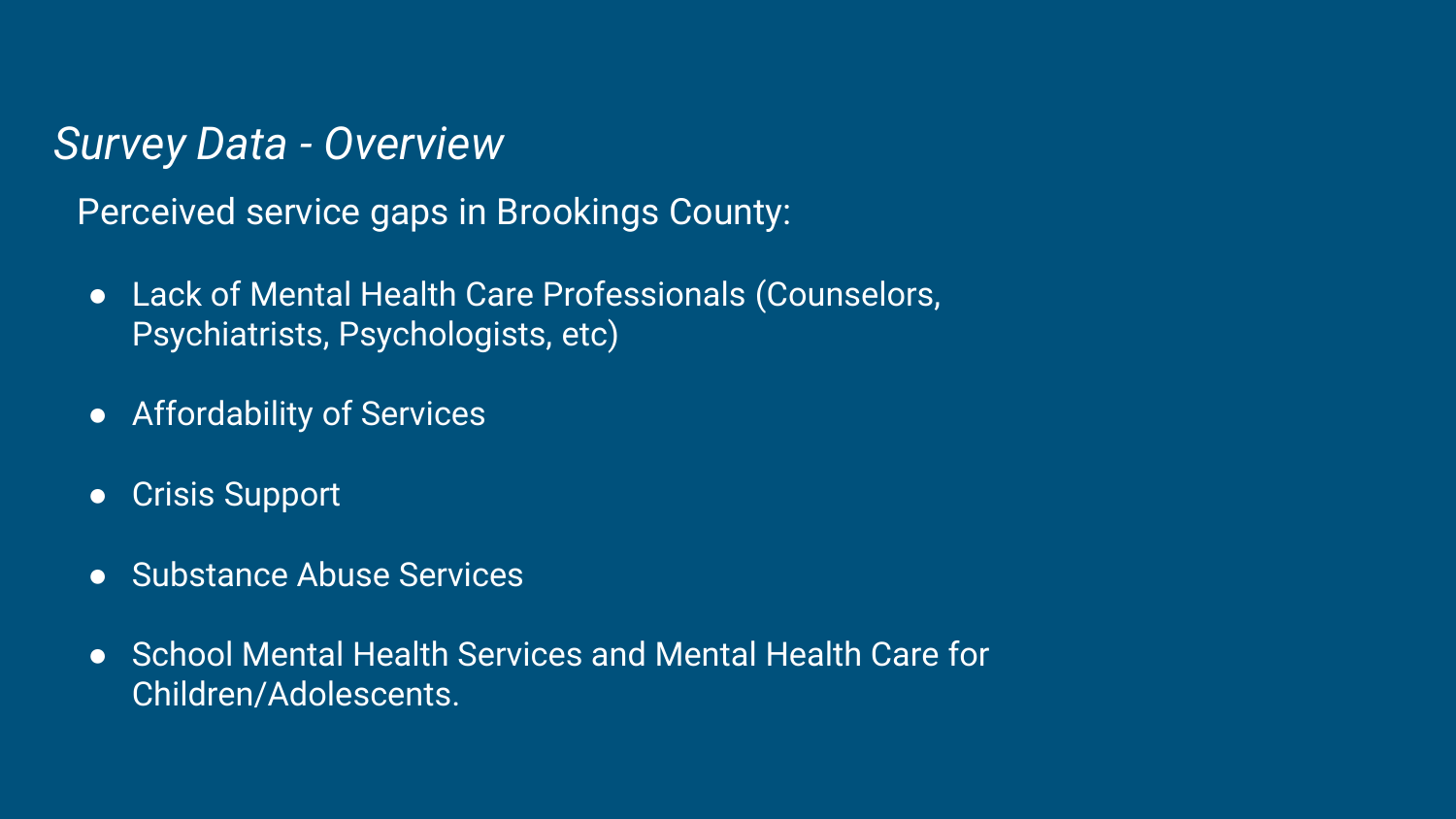

When asked: If you sought counseling services in the past year, but you were not able to see a therapist right away, what was the reason? (select all that apply)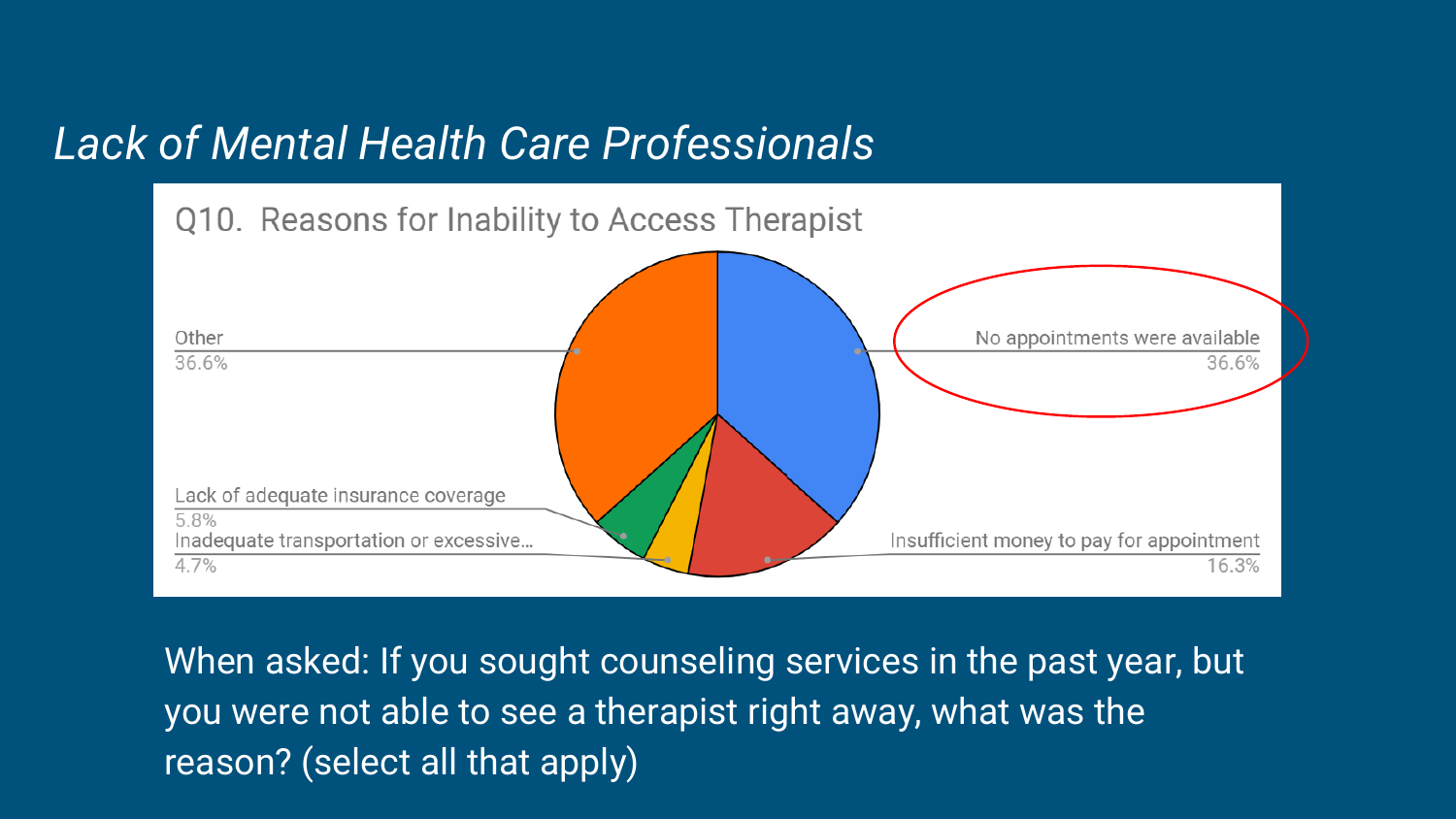### When asked: What barriers do individuals currently experience?

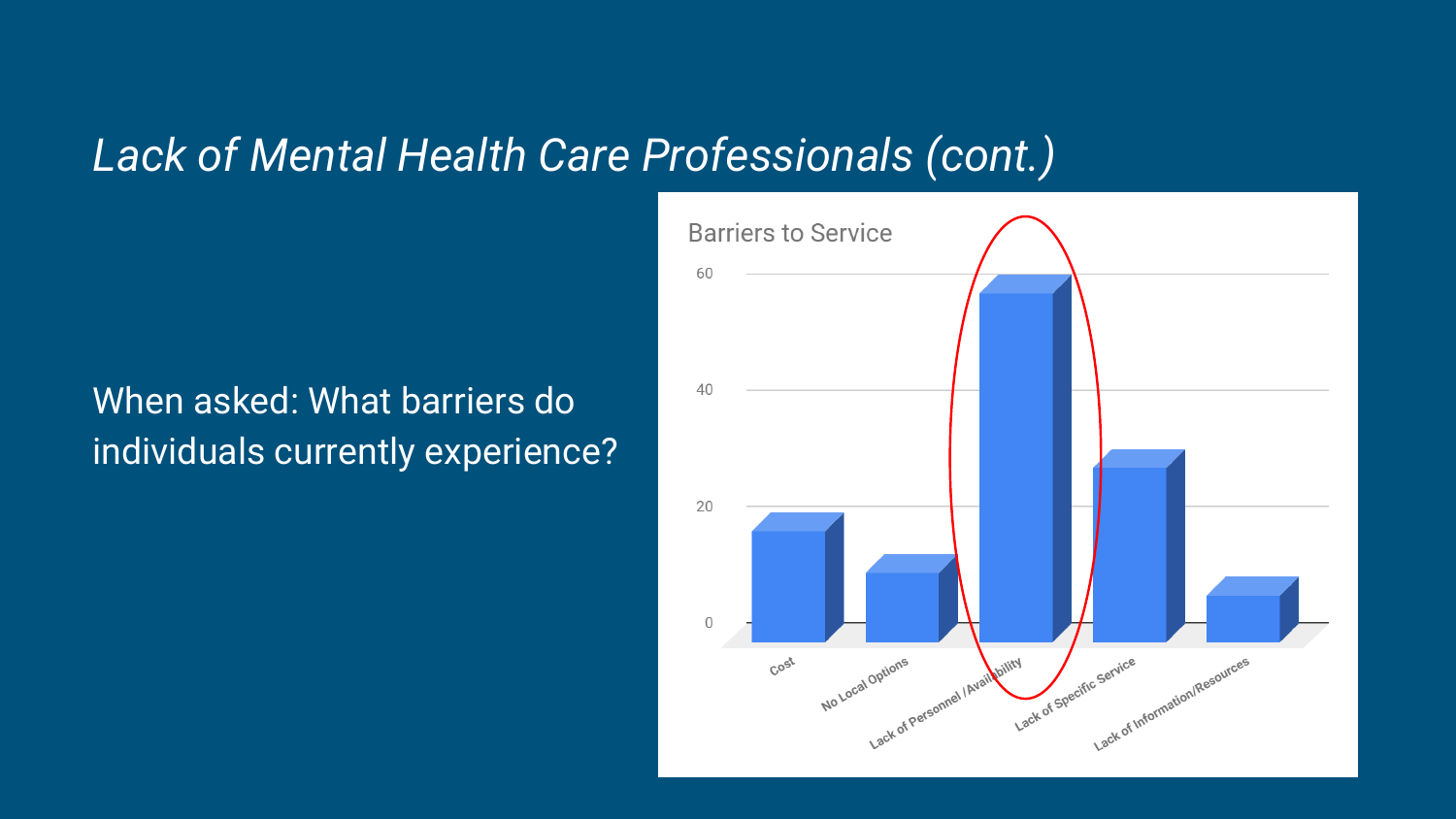### When asked: we choose to access services outside of Brookings County because.

Reasons to Access Services Outside of Brookings

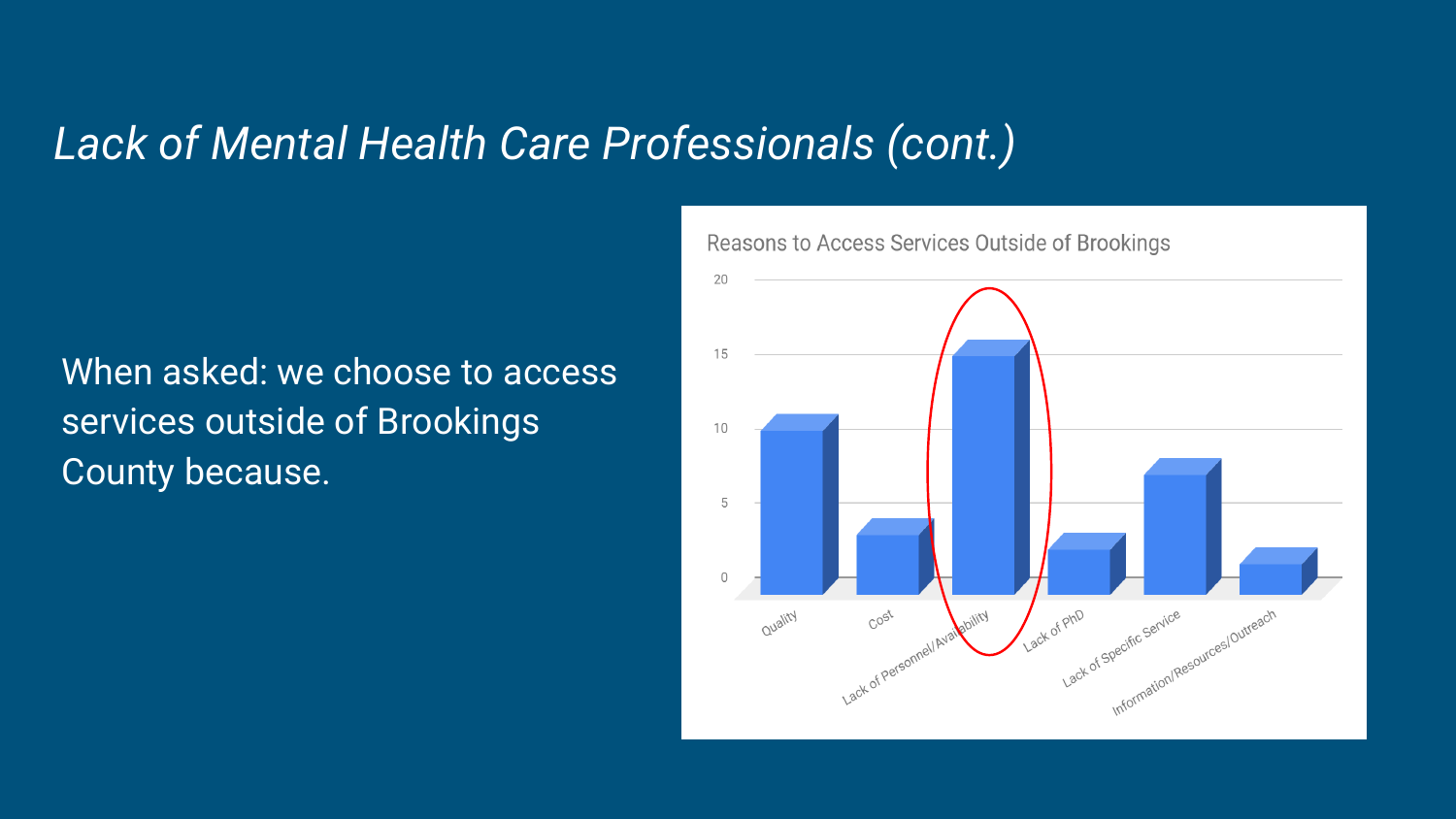A lack of appointment availability rated #1 on reasons for accessing mental health care outside of Brookings and for Barriers to Service.

**Quotes:** If I, or my family member, were able to access all needed behavioral health services in Brookings County, there would be…

"More licensed counselors, more professional psychiatric care providers, inpatient treatment options, accessible temporary housing options, crisis support centers, comprehensive resources that make sense for people to navigate."

"Lack of access to psychiatrist, psychologist, affordable treatment, and options outside East Central Behavioral Health. Many services must be obtained in Sioux Falls, which is already overburdened with patients."

" We would have more therapists/counselors within the area. Appointments are booked full often at East Central Behavioral Health, and it's even worse at SDSU. We need more counselors."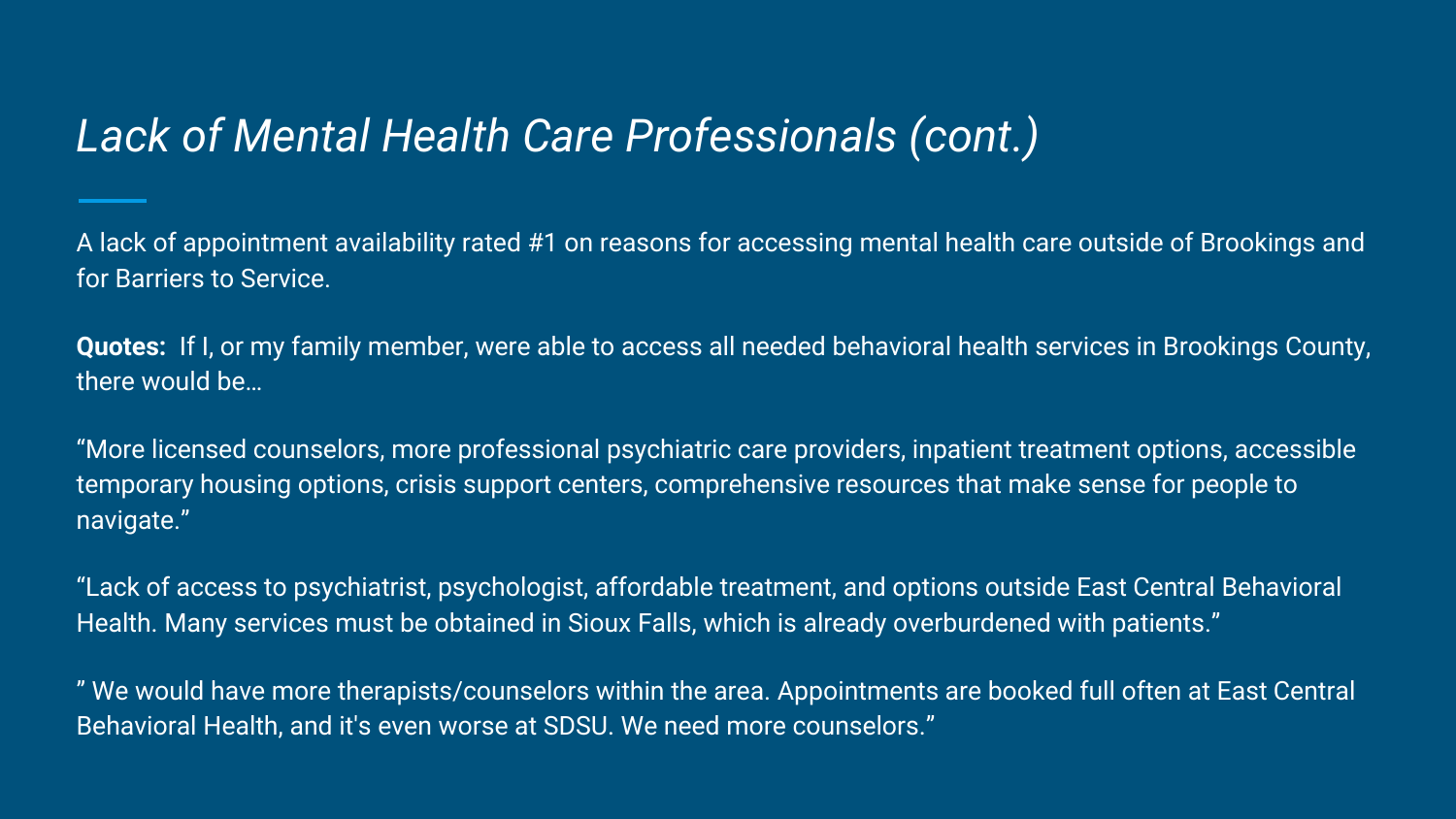### **Recommendations:**

- Additional funding and support to the Community Mental Health Center (CMHC) of Brookings County to allow for the hiring of additional counselors and expansion of services.
- Additional funding and support to increase school-based mental health services. (more details to come)
- Support for the expansion of triage services via Avera Behavioral Health (ABH)
- Consideration of a centralized referral service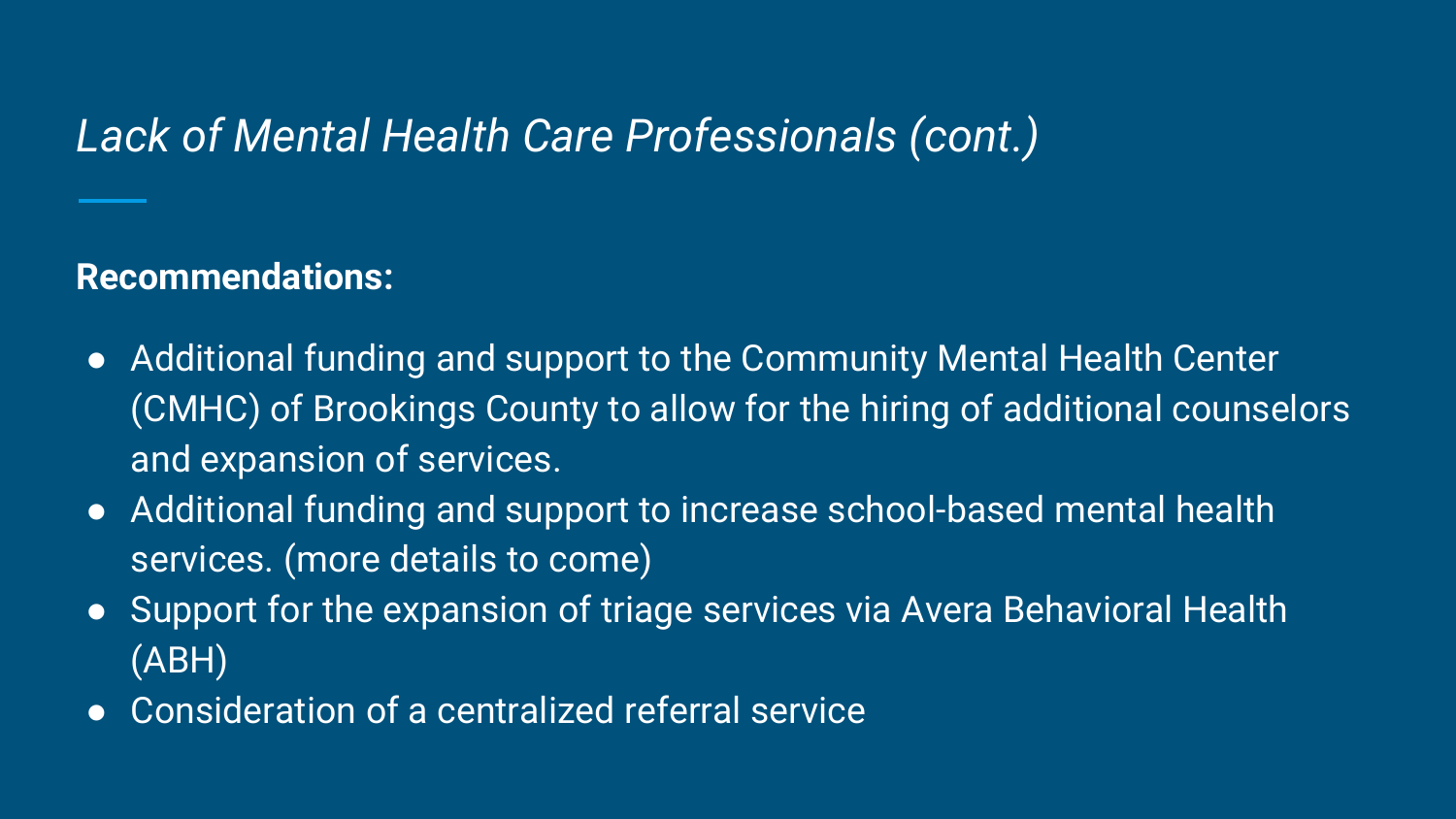# *Affordability of Services*





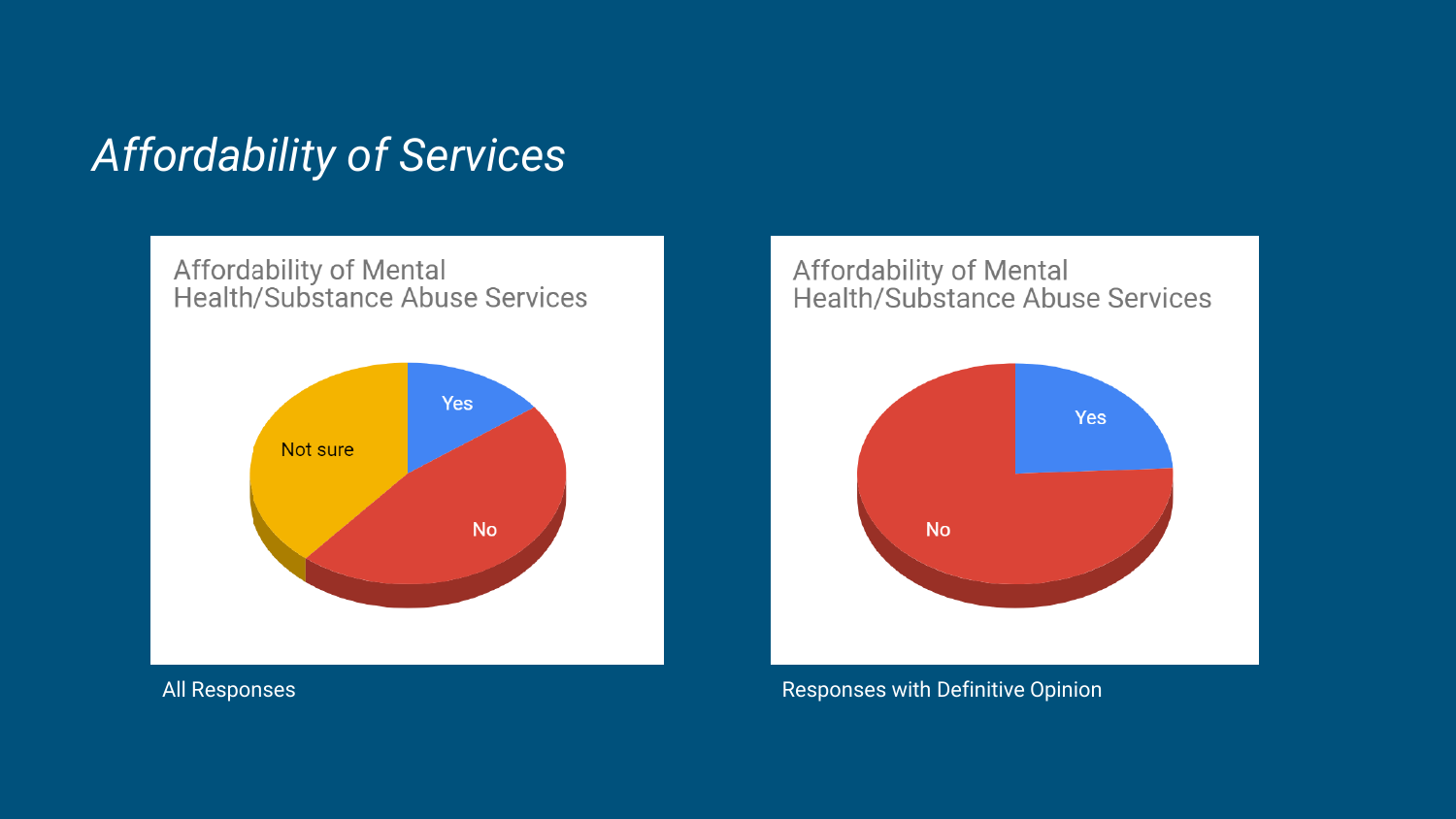# Affordability of Services (cont.)

Over 75% of people who answered either "Yes" or "No" to the question of "Are mental health services affordable in Brookings County" answered "No".

#### **Quotes:**

"While there is a lot in Brookings for supports, financial means is the biggest concern that is seen. Even with insurance, it can be expensive to meet with someone just to keep yourself in a livable place and work through things, even if you only meet once a month."

(If I, or my family member, were able to access all needed behavioral health services in Brookings County, there would be) "Psychiatric care available in town, better insurance rates for mental health care, free or reduced cost mental health services."

(If I, or my family member, were able to access all needed behavioral health services in Brookings County, there would be) "More insurance coverage for more affordable services. (Ex: Through Dakotacare there are only 5 covered counseling appointments and after that it was no longer affordable)."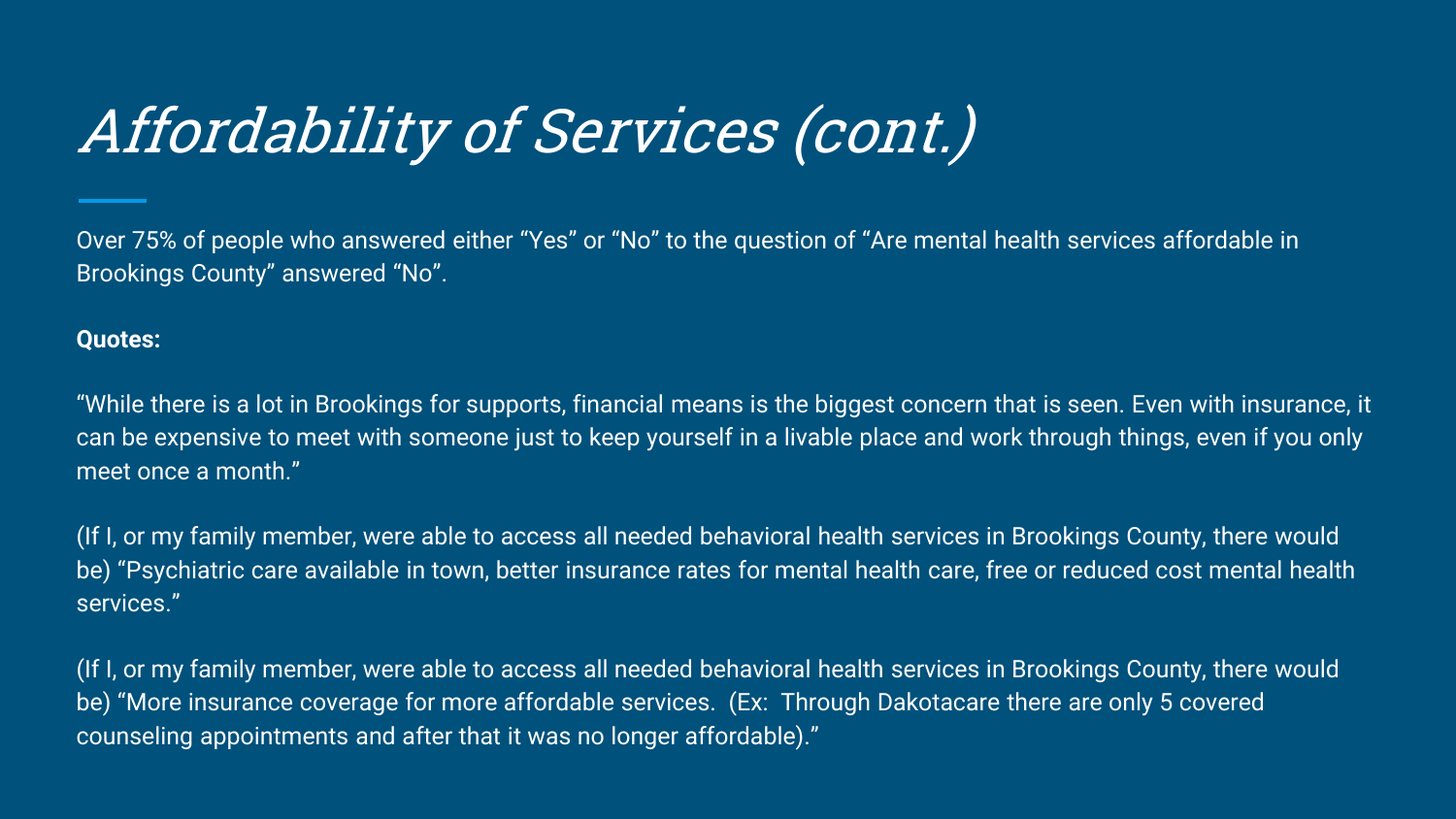# *Crisis Support*

**When asked:** If I, or my family member, were able to access all needed behavioral health services in Brookings County; here is what would be different.

#### **Ideal Community Access** 12.

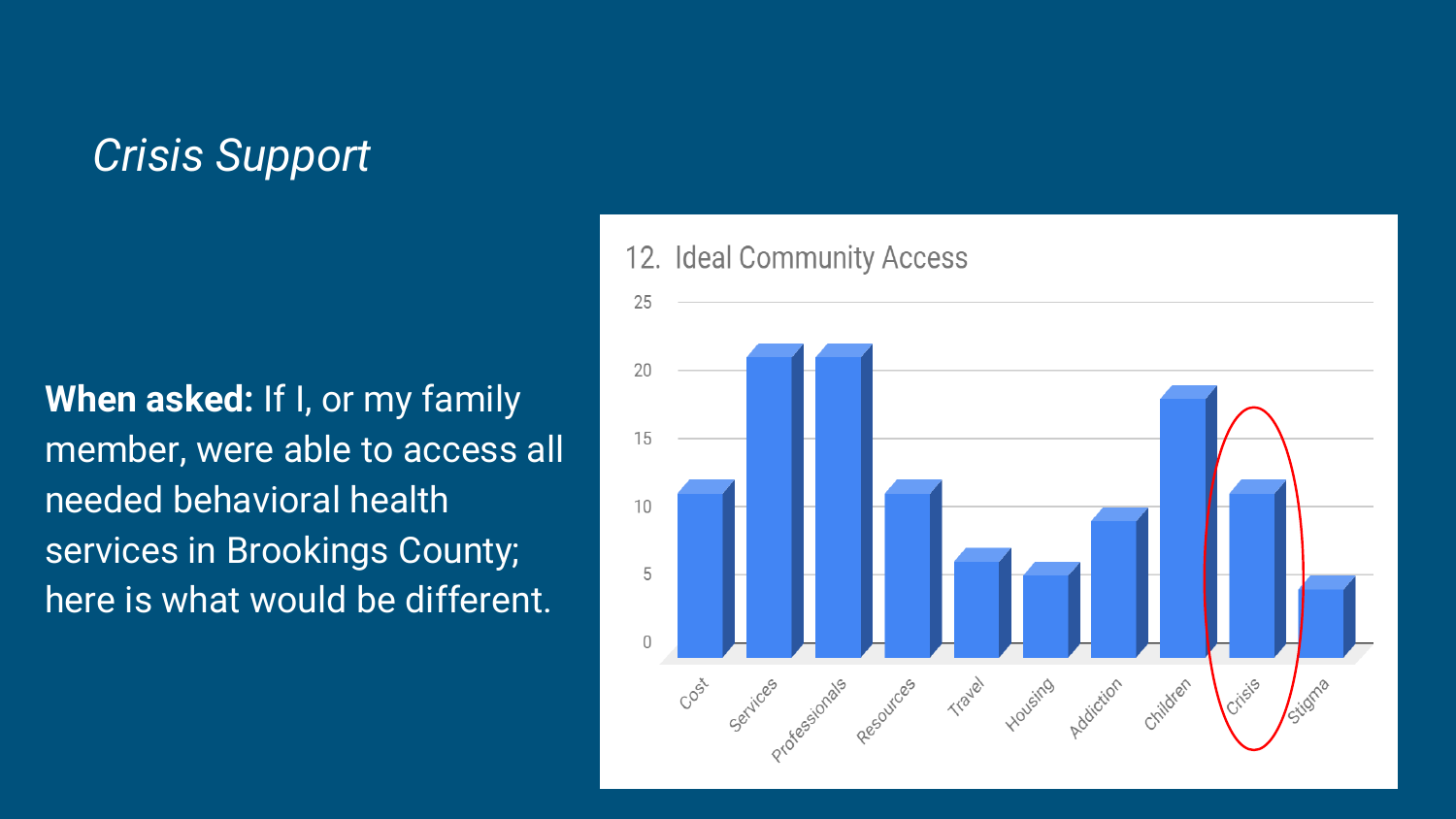# *Crisis Support (cont.)*

#### Requested Mental Health/Substance Abuse Services



25%

Survey participants identified areas of perceived service gaps.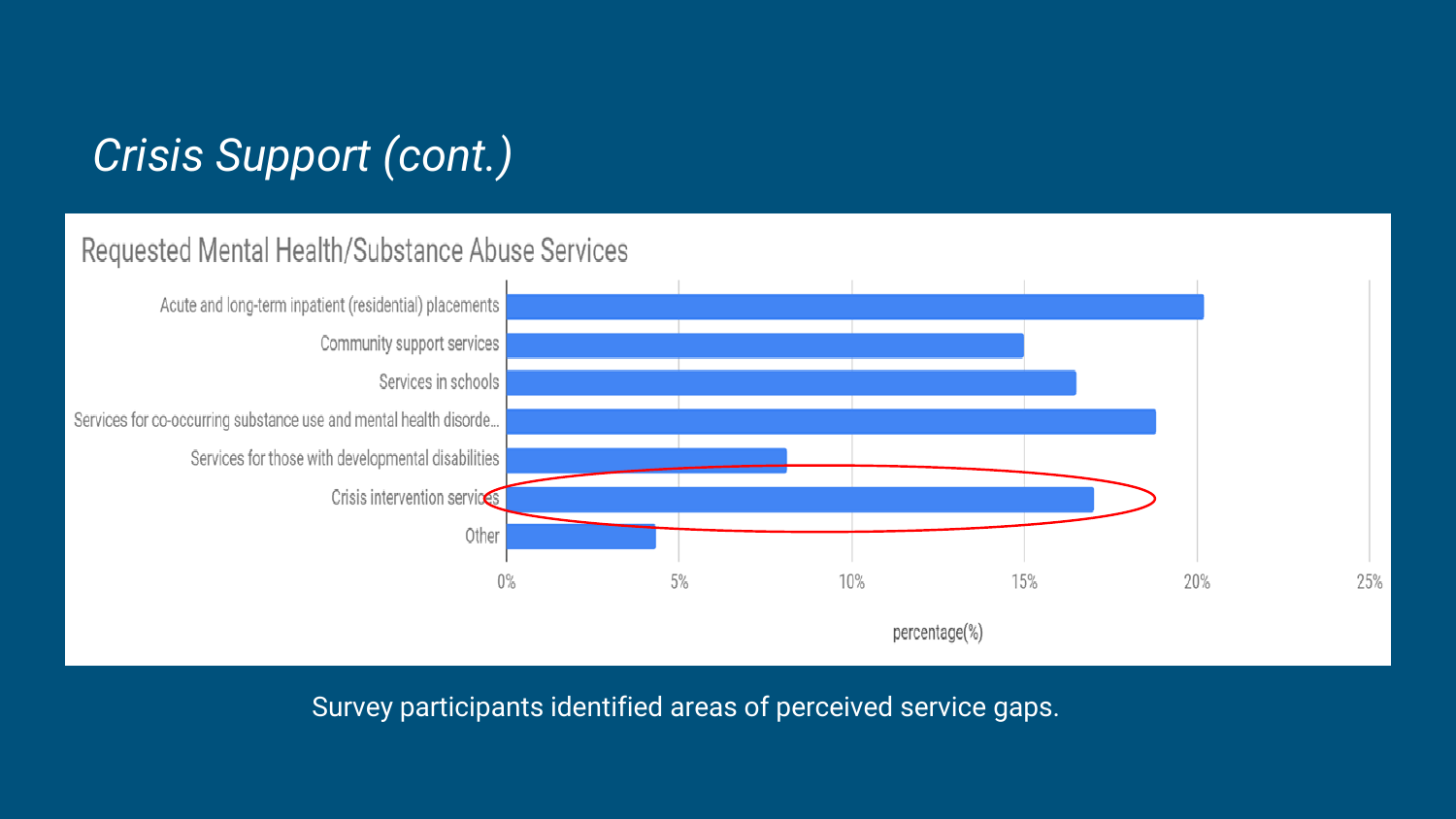# *Crisis Support (cont.)*

**Fulfillment:** Members of the Task force have worked with key stakeholders in the community to develop and implement Crisis Intervention Training (CIT) geared to law enforcement and first responders.

# INTERNATIONAL **INTERVE**

### **Recommendations:**

- Continue funding and support for CIT and the development of a Crisis Mobile Unit.
- Support for the expansion of triage services via ABH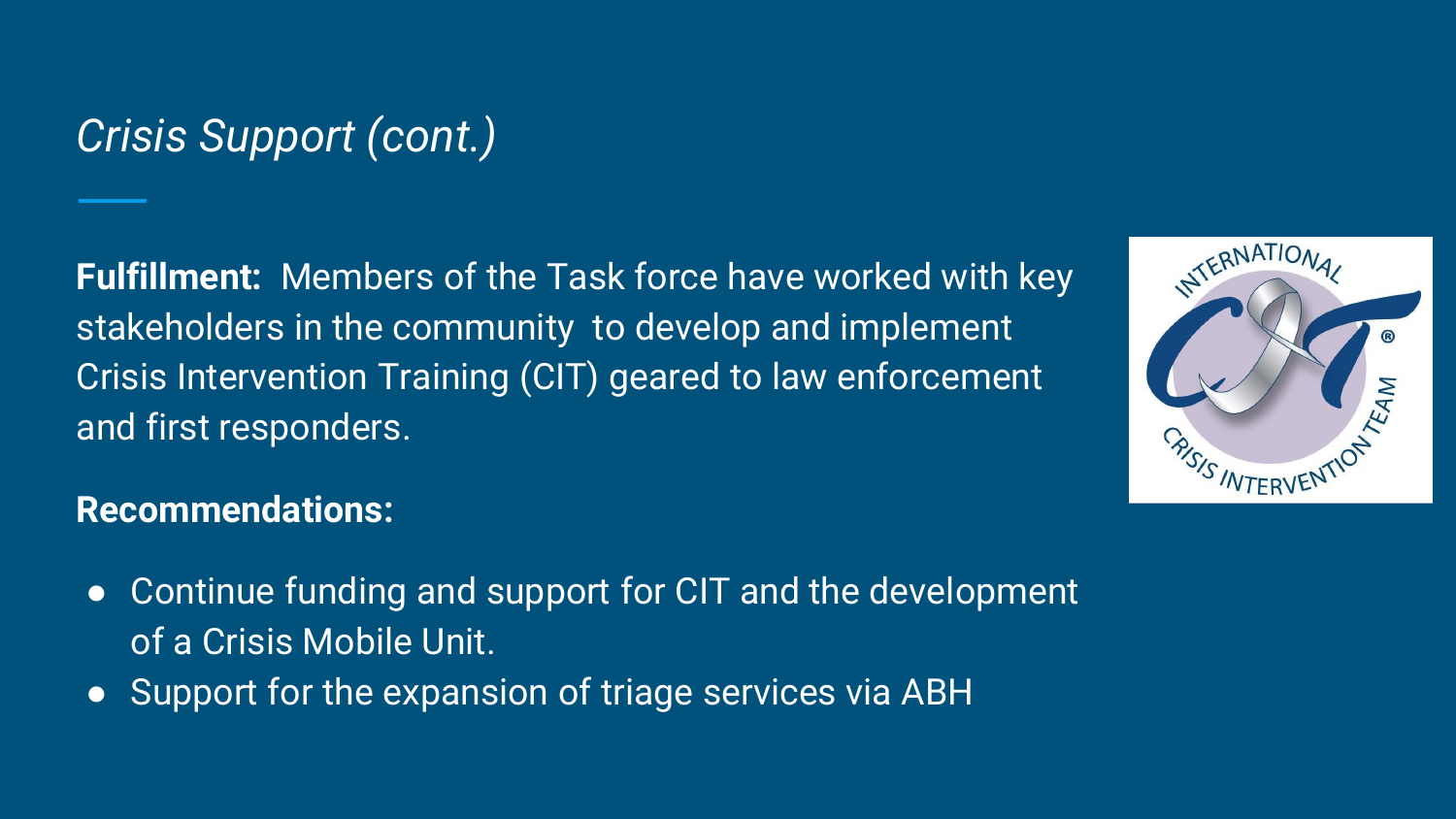### *Substance Abuse Services*



#### Quotes:

"I think there is a good variety of mental health services available, however there seems to be a lack of substance abuse services especially services for those who may need medical assistance with withdrawal."

"The Brookings High School is engulfed in substance abuse, I removed my three children and sent them to a new school. We begged for help from schools, police, hospital, churches, and were provided no direction. There is not preventive concern only punishment after the fact."

(If I, or my family member, were able to access all needed behavioral health services in Brookings County) "We would have adolescent outpatient programs for addiction/substance abuse. We would have teen NA and AA programs. We would have group therapy for teens dealing with chemical dependency."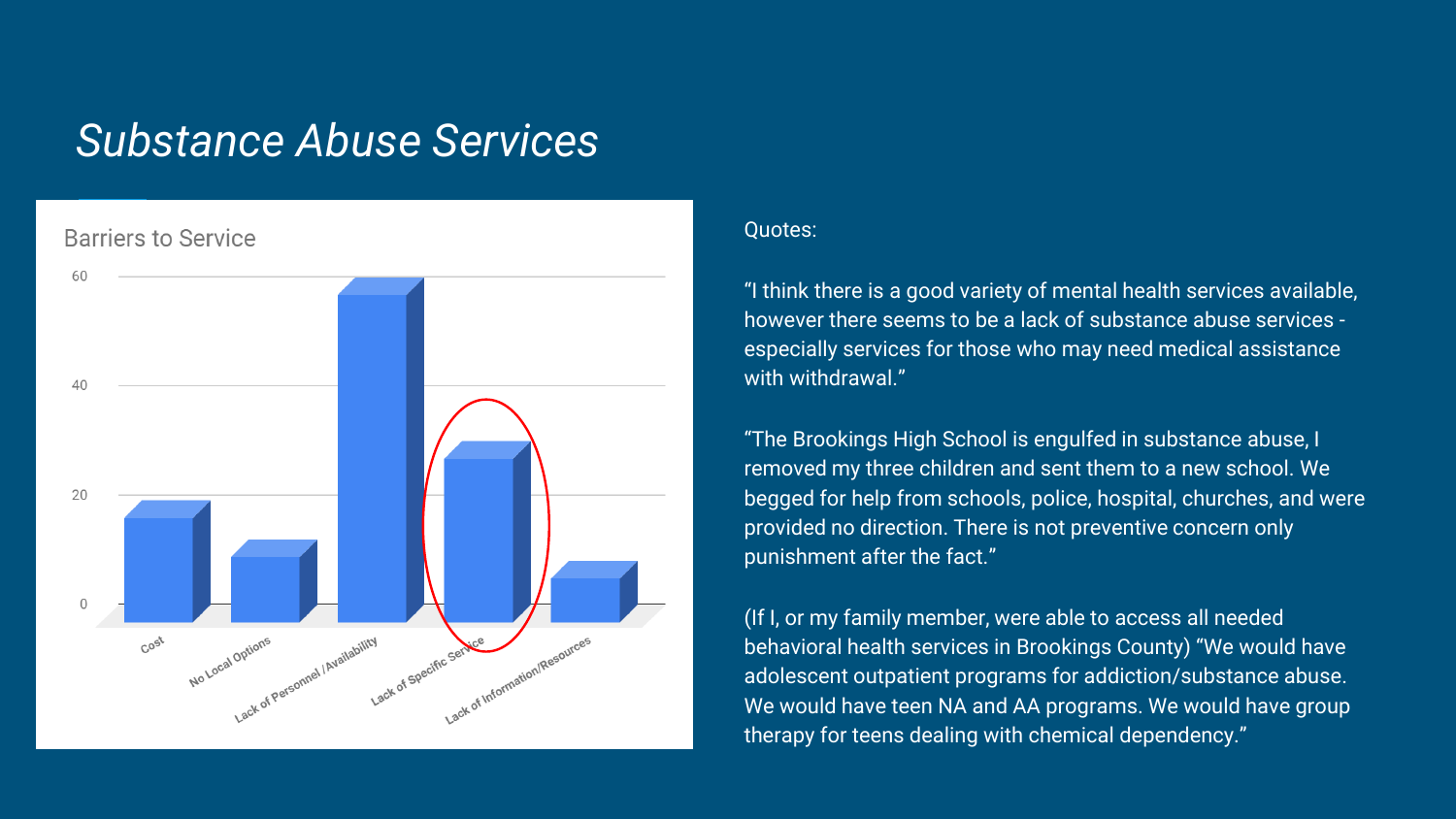### *Substance Abuse Services*

*Medication-Assisted Treatment (MAT) is the use of FDA-approved medications, in combination with counseling and behavioral therapies, to provide a "wholepatient" approach to the treatment of substance use disorders.* 

**Recommendations:**

- Support East Central Behavioral Health in the implementation of MAT.
- Ongoing discussions and support for crisis/detox beds in Brookings County.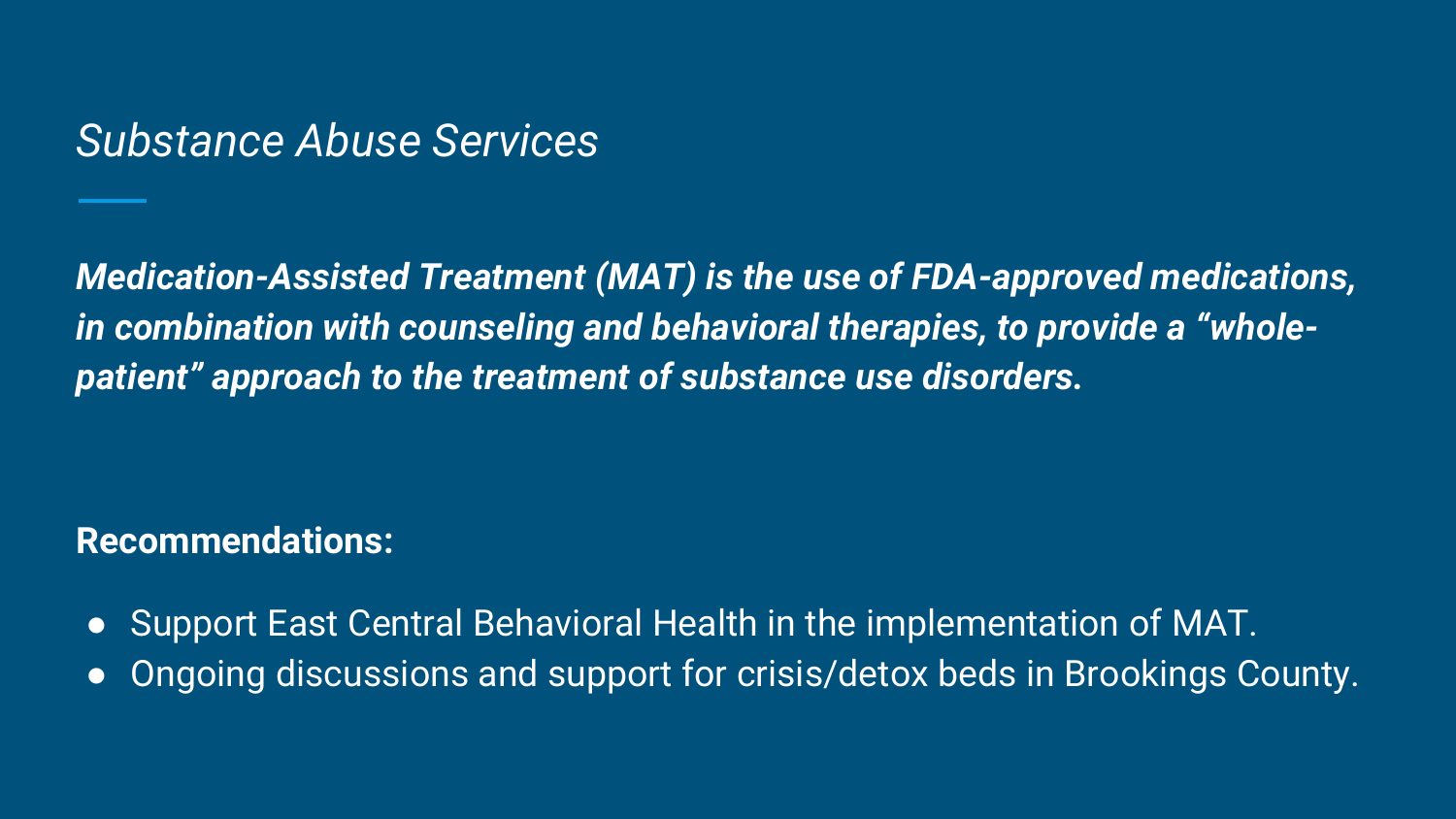### *School Mental Health Services and Mental Health Care for Children/Adolescents.*

When asked in the survey to provide any additional comments, an overwhelming number of people stated major concerns over services available within the school system and to school-aged children.

#### **Additional Comments Focus (Q24)**

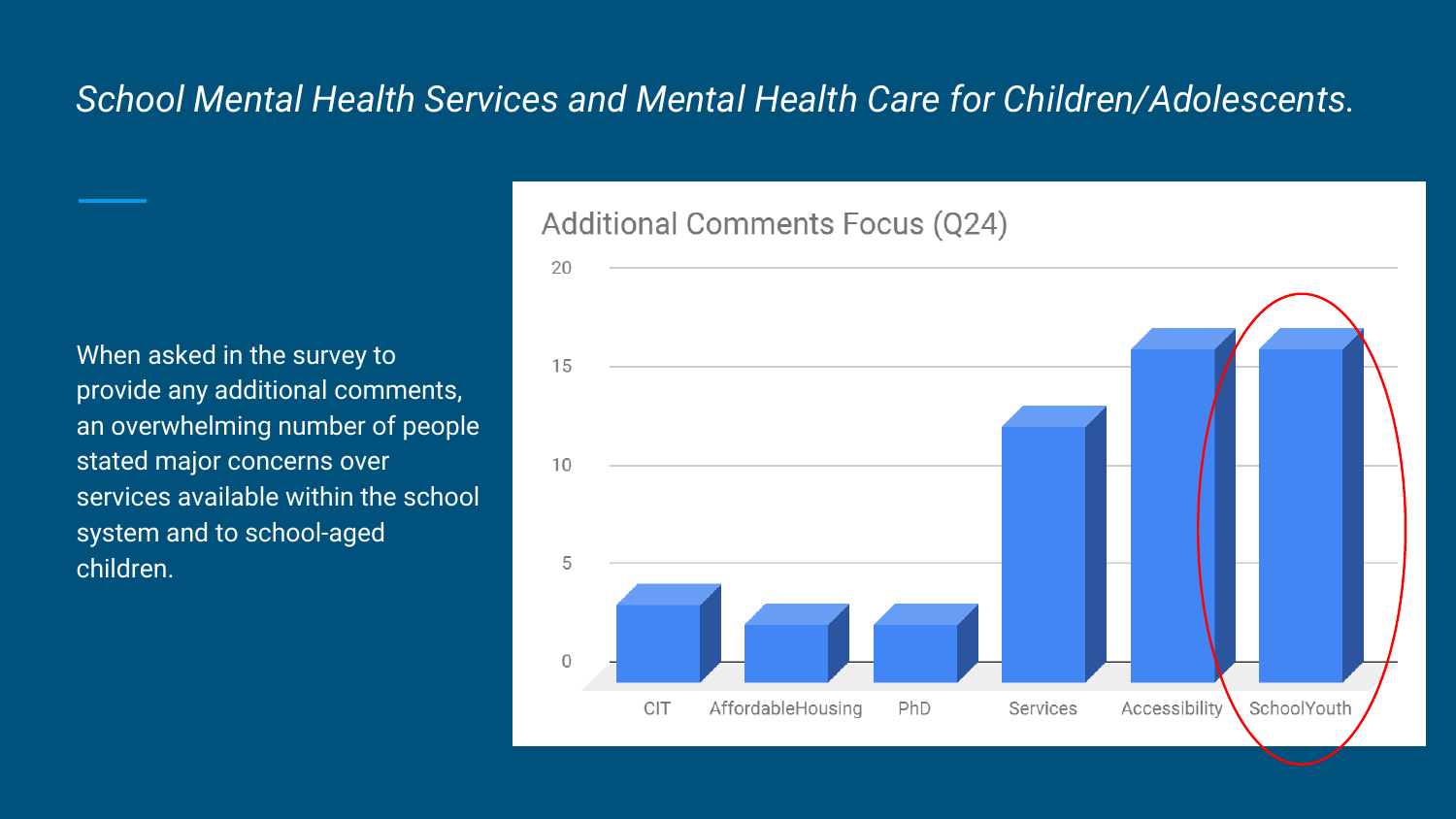# *School Mental Health Services and Mental Health Care for Children/Adolescents.*

When asked in the survey to provide any additional comments, an overwhelming number of people stated major concerns over services available within the school system and to school-aged children.

#### **Quotes:**

"Psych and counseling services in the school system are good but they need much more support to accomplish the needs of the students. I do know of 3 families who have opted out of Brookings district to go to smaller schools where the kids will get the services they need"

"Teachers and school staff need to be adequately trained on recognizing children in need. More counselors are needed in the schools be available for children in need. This is severely lacking at the high school level."

"The schools need additional staff to meet the needs of children with mental health issues. It is difficult affording trips to Sioux Falls to get the help that is needed. The cost of gas and taking time off of work makes it hard to get the correct help."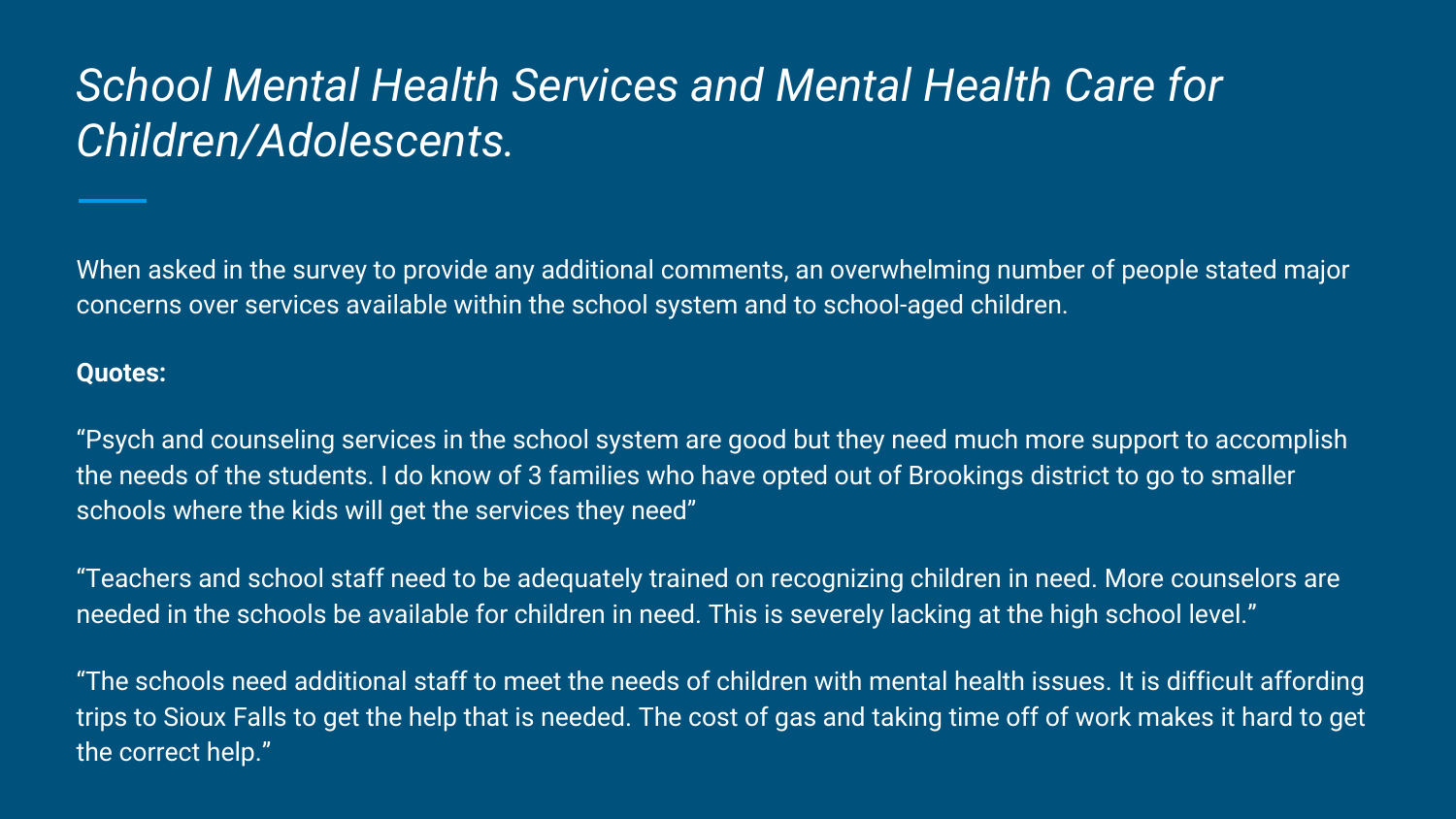### *School Mental Health Services and Mental Health Care for Children/Adolescents.*

*The American School Counseling Association recommends that the school counselor to student ratio be 1 counselor to every 250 students.* 

- *Brookings School District currently has 10.5 counselors giving a ratio of 1:324 students.*
	- *The goal would be to have 13 school counselors and 3 school social workers by the 2020-2021 school year.*

### **Recommendations:**

- Provide funding to support the proposed increase in school mental health staff.
- Use the data/information gathered by the Task Force to bolster community support for an Opt-Out to increase school funding.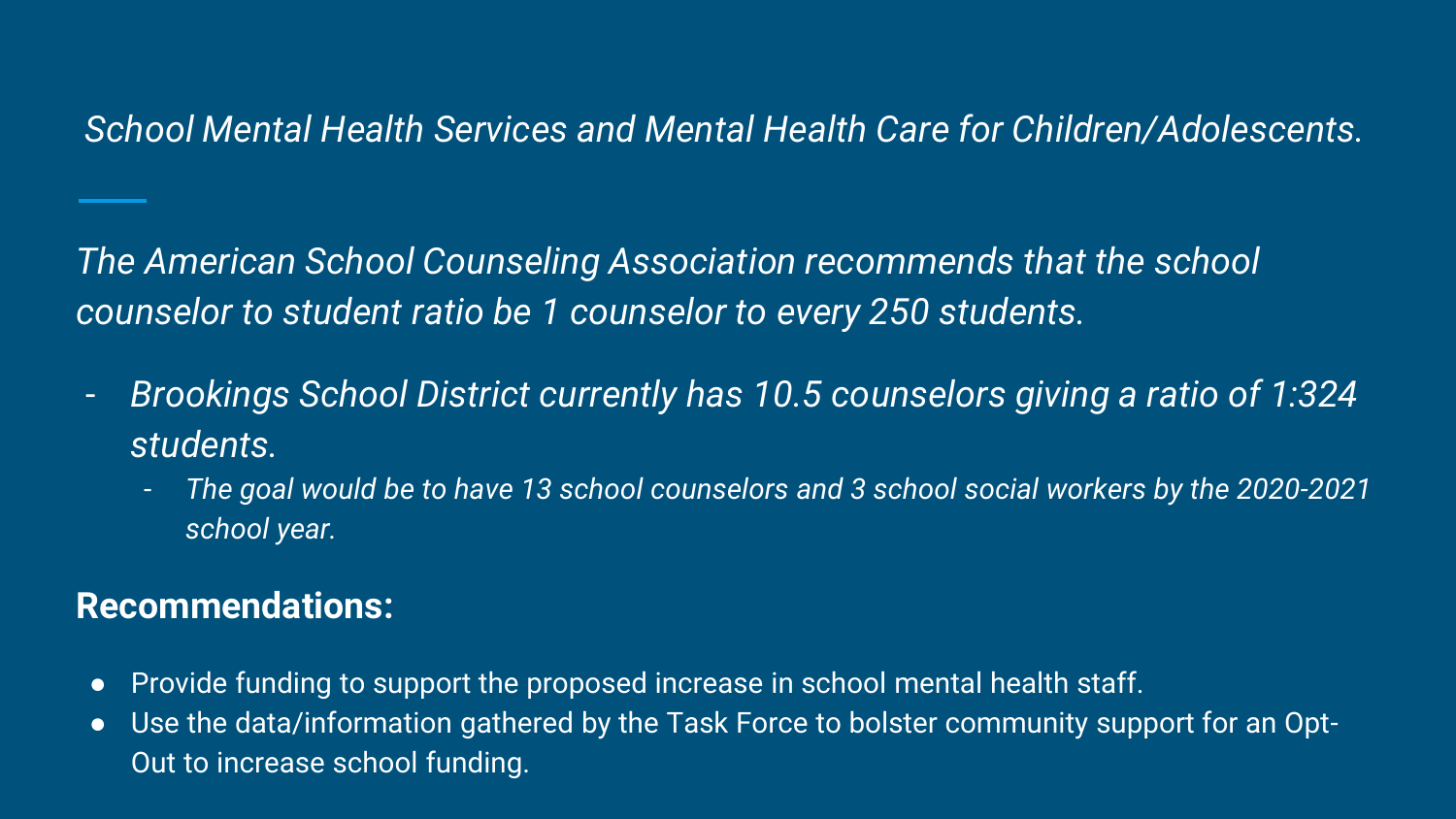# *Provide a Venue for Collaboration and Communication*

**Fulfillment:** The Brookings Mental Health Coalition is a collaborative group which includes members from various services intersecting mental health throughout the county.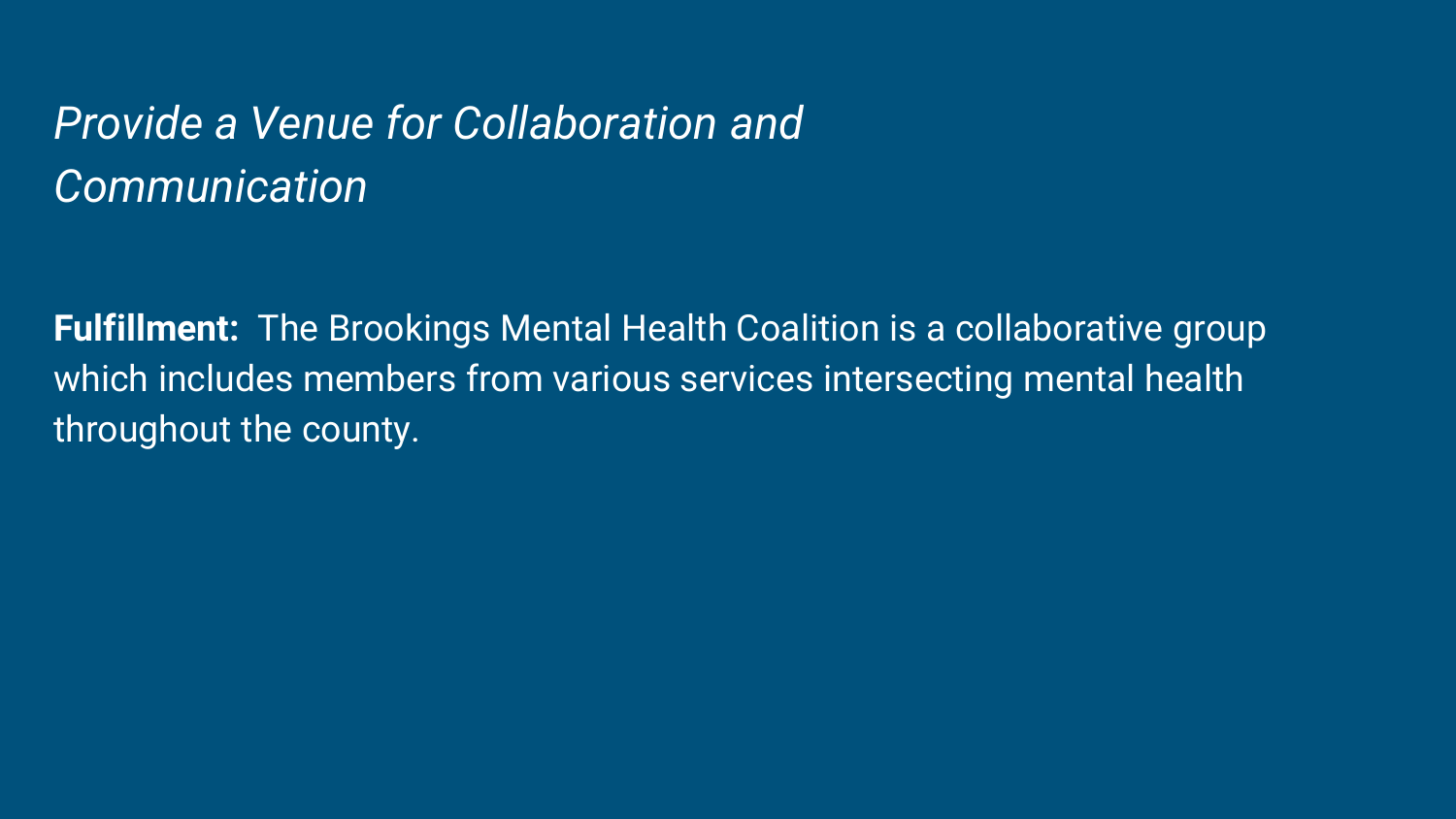# Brookings County Mental Health Coalition (BCMHC)

The Brookings County MH Coalition was established out of a DSS opioid prevention grant in November of 2018. Research shows that coalitions, with the shared goal of improving the whole health of a community, create a venue for key stakeholders to work together to ensure that the full integration of substance abuse and mental health screening, prevention, and treatment services can be successful at the local level (SAMHSA-HRSA, 2013).

Mental Health Coalitions are also a key requirements for larger grants specific to Substance Abuse and Mental Health funding, specifically identifying the need for engagement from city, county and school government.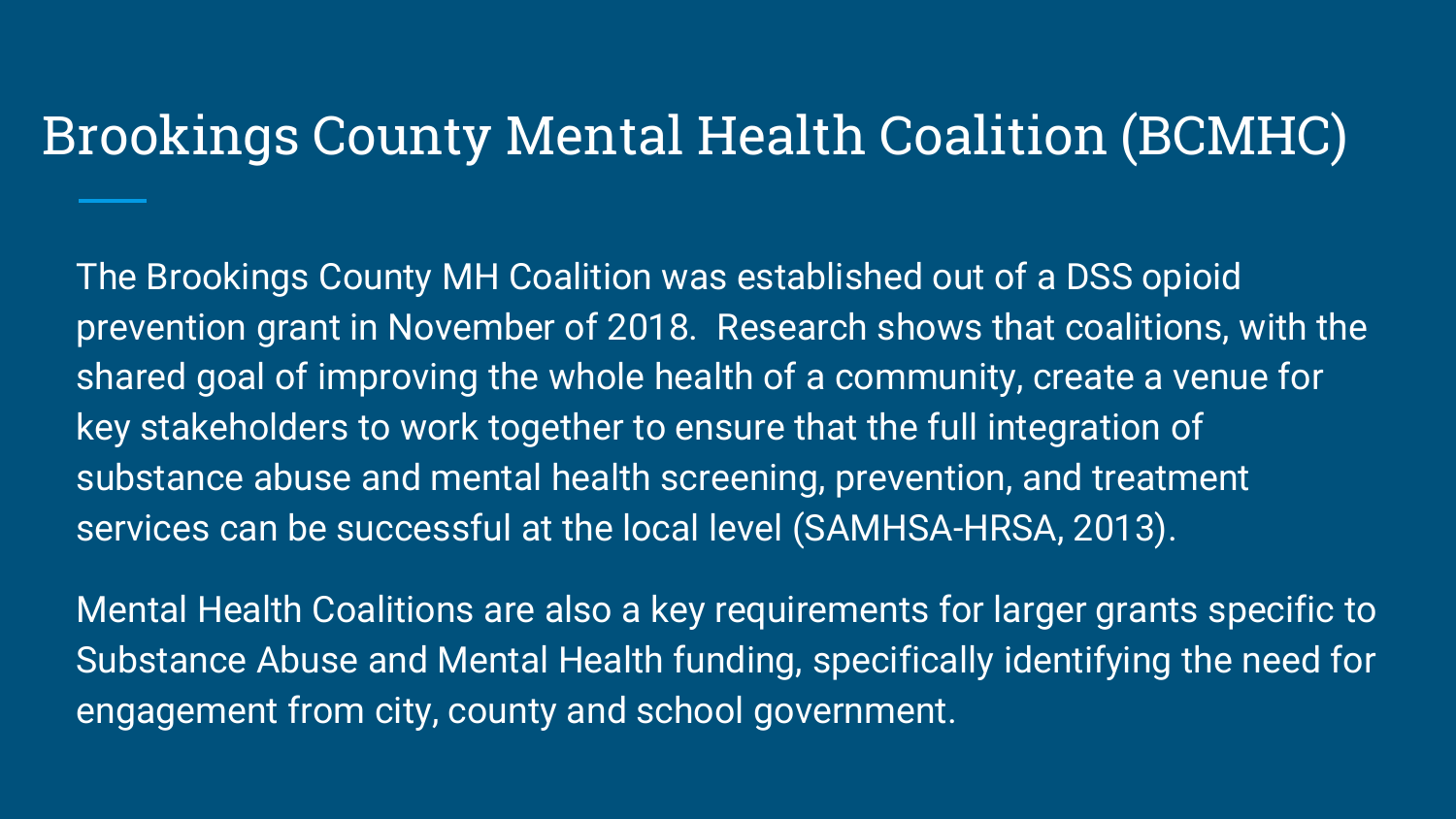# *Provide a Venue for Collaboration and Communication*

**Recommendations:** 

- That the City Council, County Commission and Brookings School Board identify a representative from each entity to attend the Brookings County Mental Health Coalition meeting monthly.
- The Brookings City/County will use their hospital board member positions within the Brookings Health System to place members that have a background in mental health experience and a commitment to the furthering of increased mental health care through the medical system.